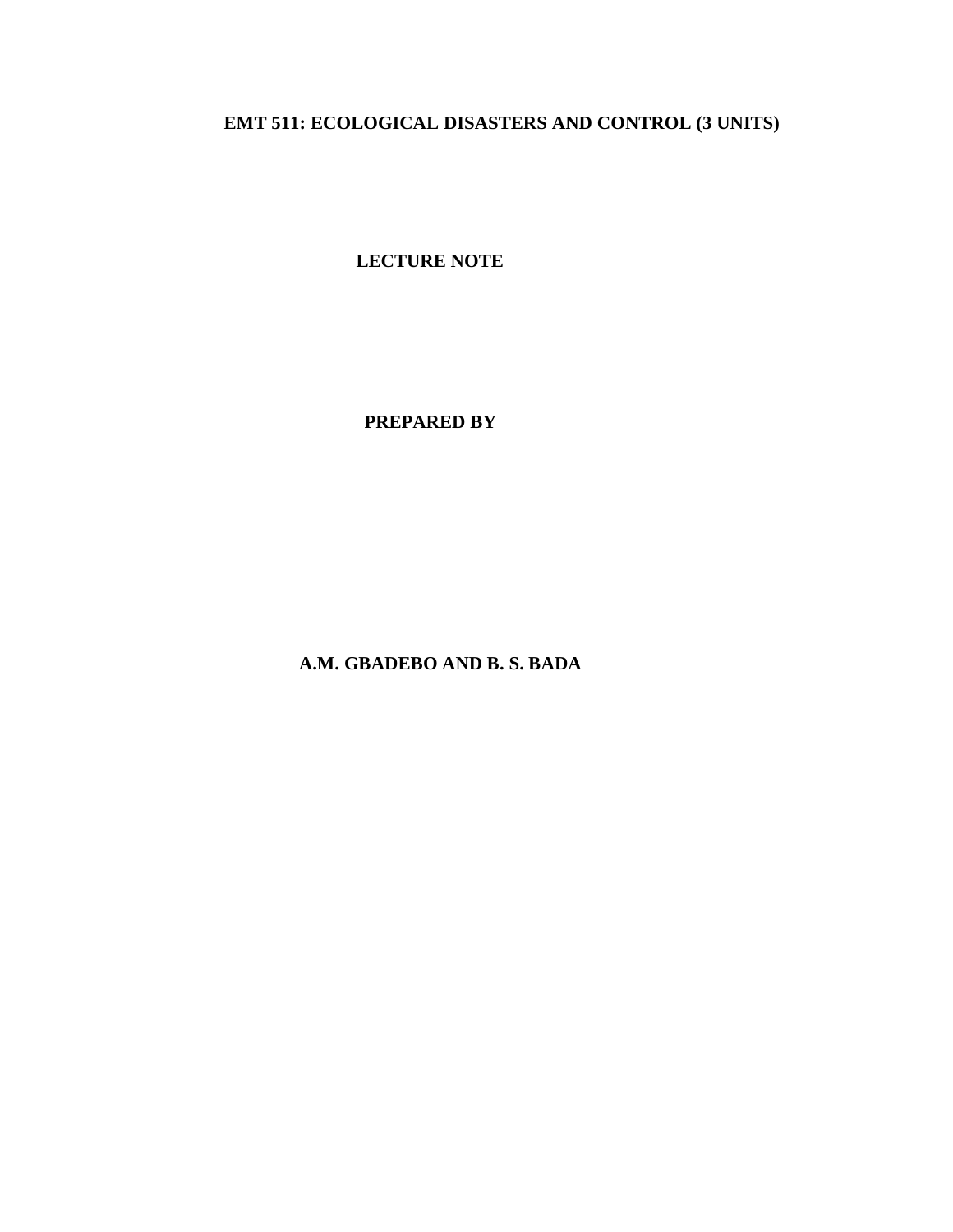#### **EROSION**

Soil erosion is the detachment and transportation of soil particles by the forces of water and or wind. It is a process that transform soil to sediment. Erosion can be natural or accelerated/anthropogenic in nature. Base on size, erosion can be classified as rill (smell), sheet (big) and gully (very big).

Erosion is one of the most critical environmental problems affecting all part of the world including Nigeria.

#### **CAUSES OF EROSION**

- 1. Rain- is one of the most important causes of erosion. Rain drops helps in loosening the soil particle and later carries/transport the soil as it slows down the slope and finally deposits it as sediment in low-lying or flat areas where the speed of the flowing rain water dropped sharply. In some cases, the soil material carried by rain water are deposited in the river which finally deposits it in the ocean.
- 2. Winds- is another very important causes of erosion. Strong wind erodes the soil where there is no or small vegetative cover. The first thing that happens in wind erosion is the loosening of the soil particles, then the soil particle are blown away and finally dropped in a farther or neighbouring area, there by forming what is called sand dunes.
- 3. Human activities
	- a. Deforestation- is regarded as another cause of erosion, especially where vegetation is deliberately removed. Vegetation in this case may be trees, shrubs or grasses which are generally supposed to protect the soil from being washed by falling rain or being blown away by wind.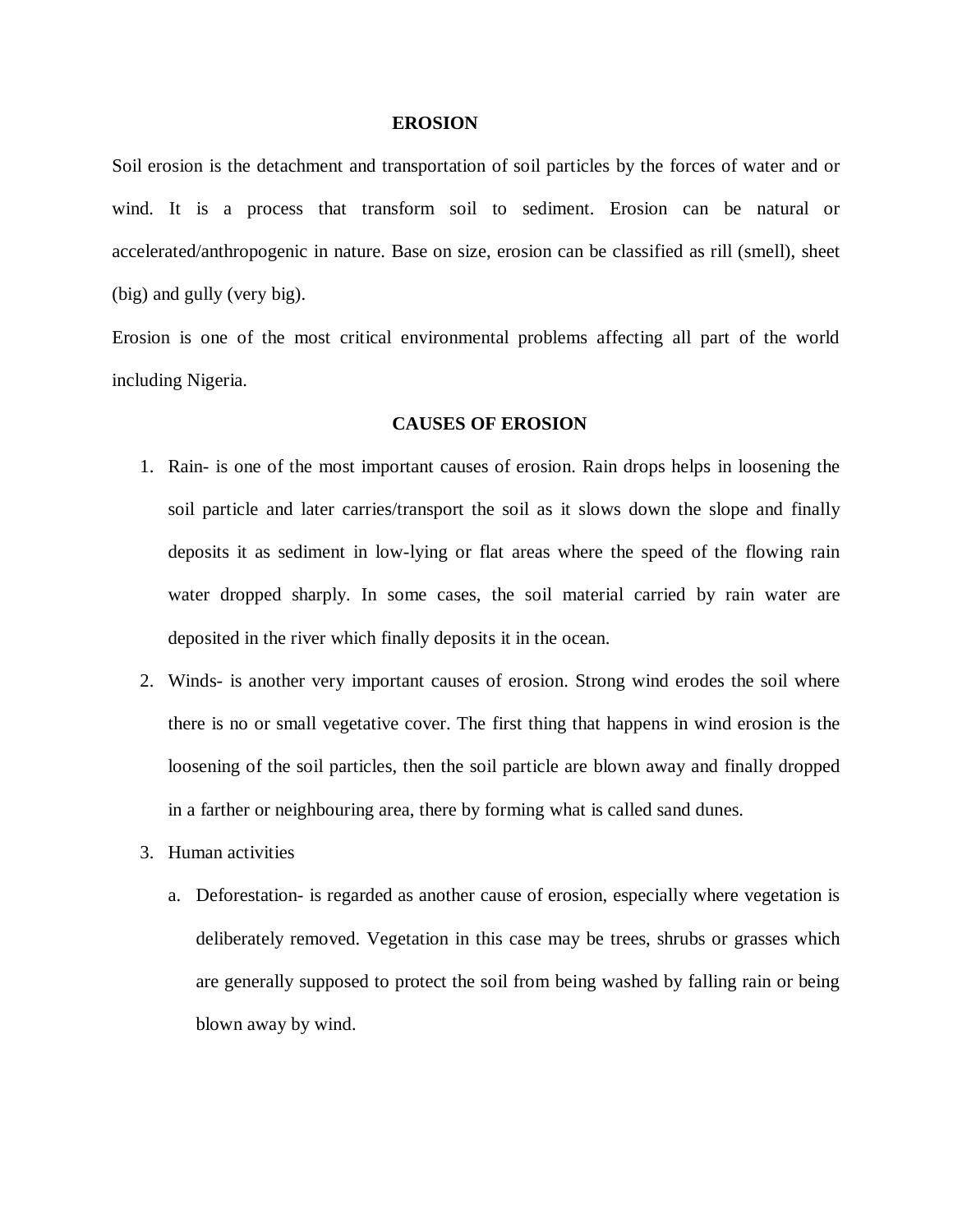- b. Bush- burning- the habit of burning bush especially for the purpose of farming or hunting not only destroys the vegetation but also exposes the soil to erosion. The more the soil is exposed to bush burning, the faster it is eroded rain water and wind
- c. Overgrazing- is an act in which the eroded by available vegetation is eaten up by cows, cattles and sheeps. This also is also expose the soil to agents of erosion.
- d. Wrong farming method- has been indentified as one of the causes of erosion and this includes.
- i. Clearing or clean weeding that involves total scraping of the weeds on the farm land and leaving the bare soil between the farm and crops.
- ii. Mono cropping- which in an habit of planting only one crop on the farm e.g. maize for several year or season after season.
- iii. Marking farm ridges- such a way that they are down the slope instead of across the slope
- iv. Use of heavy tractors for cultivation will leave the soil bare and expose it to agents of erosion.
- e. Mining or quarry activities- soil digging and scarping for the purpose of extracting solid mineral deposits obtaining building materials like laterites, gravels especially on a hilly slope will result in soil erosion.
- f. Lack of drainage- or erosion channel even in the form of gutter that is meant to allow free drain of run off will result in erosion.
- g. Road construction- either small roads or large express way without great-care being taken to make sure that the sides are well protected by directing the run off into a safe place will eventually lead to erosion.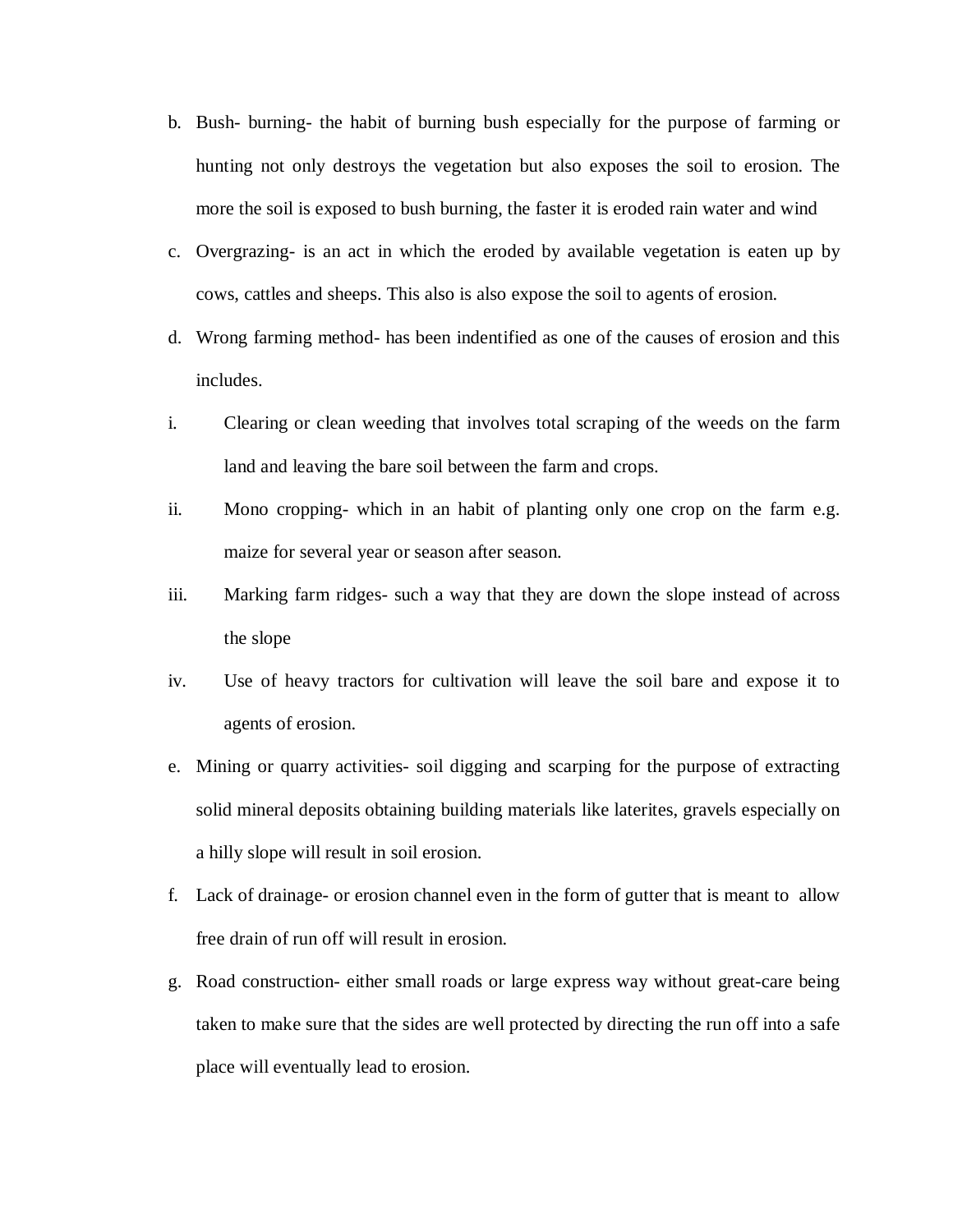- h. Footpaths that leads to stream, farms, schools, neighbouring villages (even on the lawn here in UNAAB) are constantly been eroded since they lack vegetation cover.
- 4. Soil composition and strength soil that are made up of sand, silt that are naturally weak or not bonded together by organic matter lacks cohesive force and are much likely to be eroded than soil comprising of clays materials that has more cohesive force and are naturally strong.

# **EFFECTS OF EROSOIN**

- 1. Rill erosion- helps to make harvest poor since it cause the removal of top soil
	- It prepares the soil ready for higher degree of erosion such as sheet erosion
	- Must be fill up in order is make effecter use of it
- 2. (i) Sheet erosion- whether caused by water or wind or both, it results in loss of soil.

(ii) Loss of soil minerals that would have been useful for plant nutrients. This will in turn affect plant growth, hence crop yield.

It also result in reduction in the depth of soil (i.e. soil profile) that is supposed to be available for plant root.

Also, since the rich top soil is constantly removed, the soil becomes poorer and poorer.

- 3. Gully erosion- although the land coverage by gully erosion in not as much as in sheet erosion, however gully erosion still do more havoc than the rill and sheet erosion. The damages include
	- a. It has claimed lives of many people in Nigeria.
	- b. Many house have been swallowed by gullies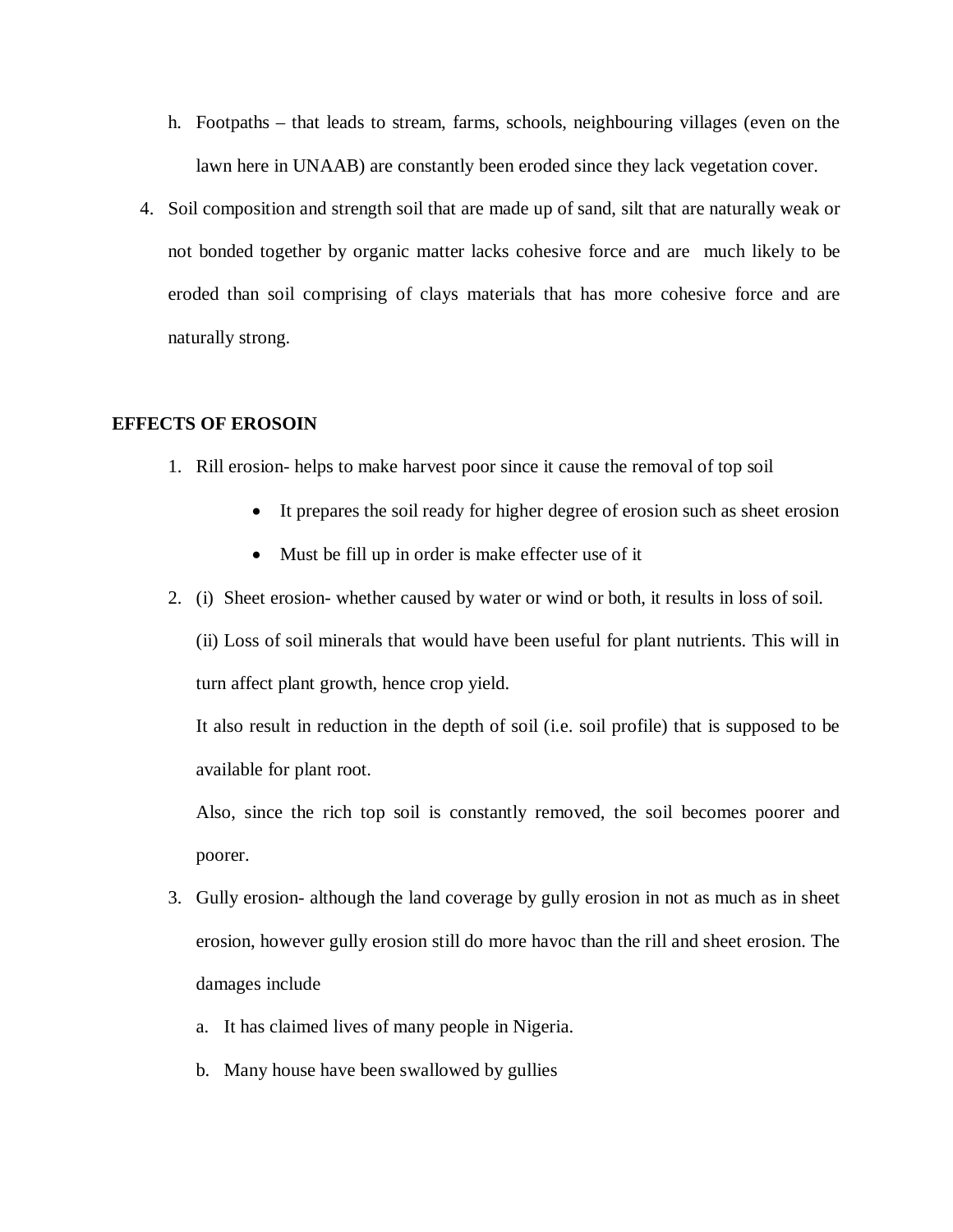- c. Numerous roads and footpaths are eaten up by gullies
- d. It has destroyed water supply taps, electricity and telephone poles
- e. Gully erosion has resulted in the loss of farmlands and other useful lands.
- f. It has resulted in the relocation of many families.
- 4. Generally effect of rill, sheet and gully erosion
	- Erosion types all together cause siltation of stream, rivers and lakes thereby leading to Eutrophication of water bodies. Eutrophication will result in loss of oxygen, death of aquatic animals like snails, fish and final the water bodies. Besides, siltation (i.e. dumping of eroded sediments into water bodies) is a very serious problem because it blocks the free flow of streams and rivers thereby making them to be shallow and narrow. Siltation will lead to severe water pollution thereby causing water borne disease. Siltation where it result in the dry up of water, will therefore result in the acute shortage of water supply
	- Erosion by wind can cause serious problems for human health during harmattan such as catarrh.

# **EROSION CONTROL**

There are various way of controlling erosion. These include viz.

- a. Biological measure/methods
	- 1. Right method of agricultural practices
		- Mixed cropping
		- Agro forestry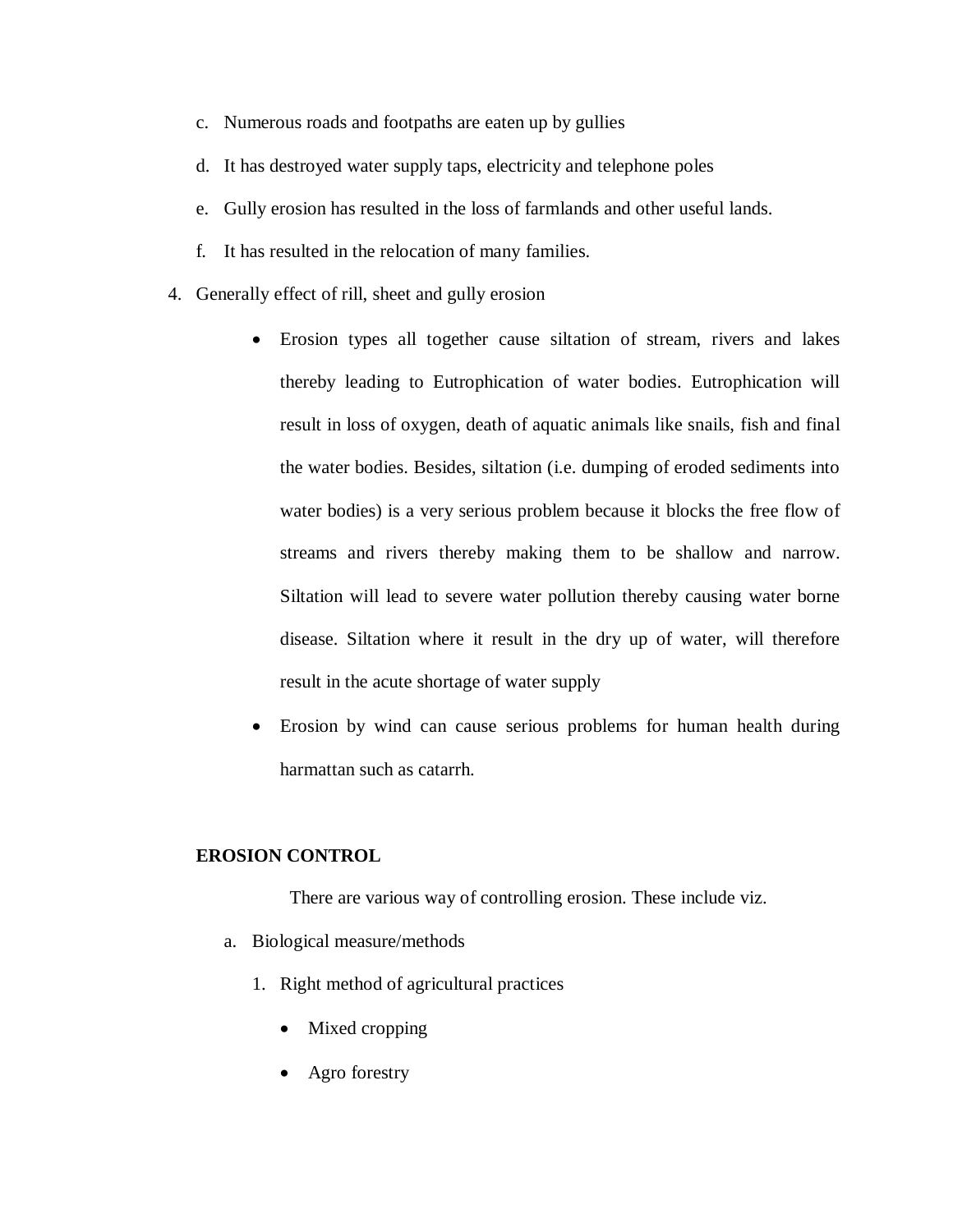- Use of cover crops
- Mulching
- Proper weeding practices
- 2. Tree planting method
- b. Engineering method- i.e. building of engineering structure like
	- Dams
	- Dykes
	- Drainage channel
	- Spill ways
	- Retaining walls
	- Contour bunds
	- Bench terraces
- c. Mechanical method
	- Erosion bund
	- Farm contour bund
	- Regional contour bund
	- Top side gully drain
	- Hill side drain
	- Sand bagging
- d. Administrative method
	- Role of government  $\leq$  $-SG$ FG LG
	- Role of communities
	- Role of individuals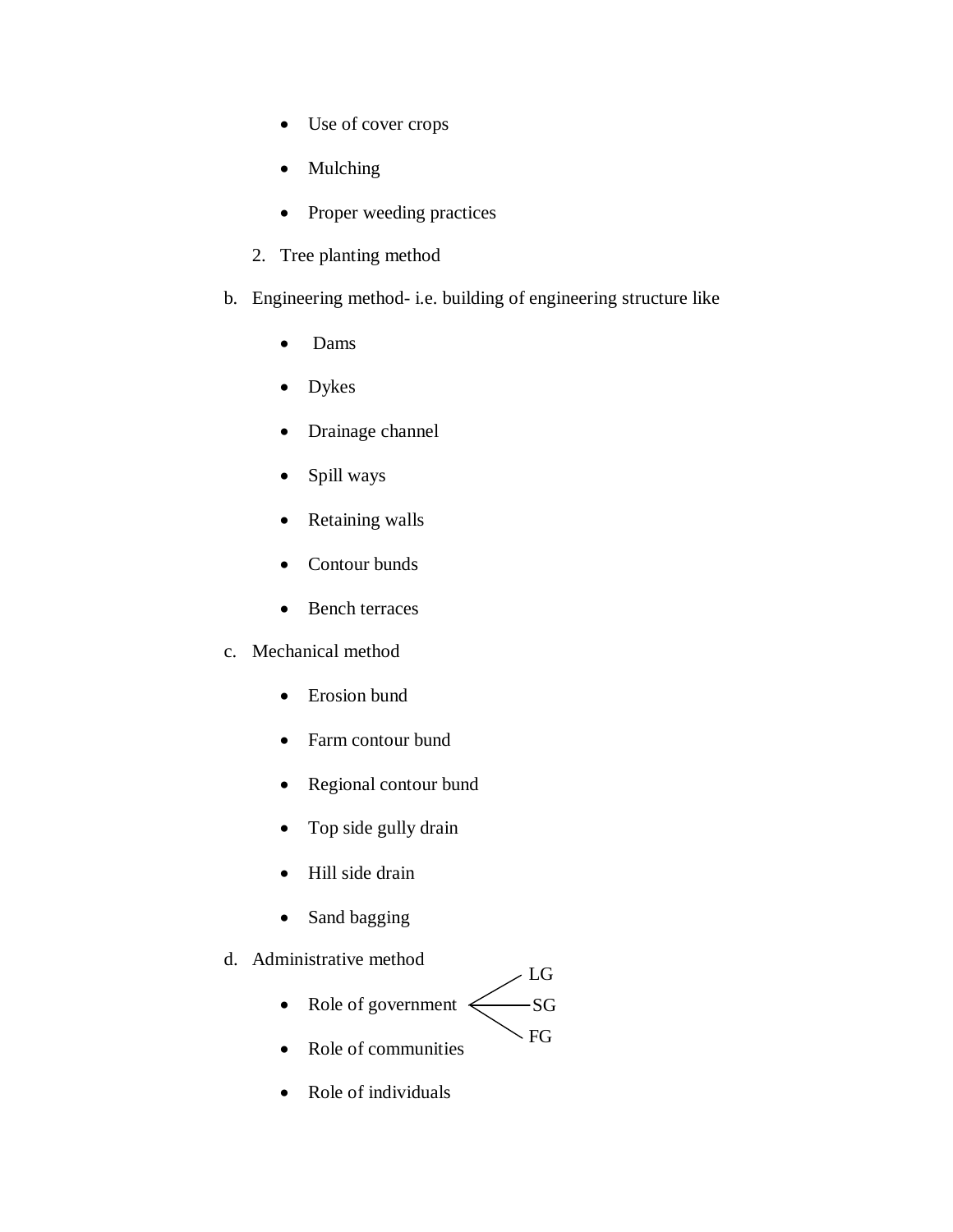#### **ECOLOGICAL CONSEQUENCES OF NATURAL RESOURCES MISMANAGEMENT**

A resource is any substance or factor that satisfies human needs. A resource may be natural or made. It can also be renewable or non renewable.

A renewable resource is one that is capable of regeneration sometime in-exhaustible. They are mostly biological in nature. Example include fish, forest products etc.

A non- renewable resource is one that is not capable of regenerator somewhat exhaustible in nature. They are mostly non-biological. Examples include metallic minerals, crude oil, and water.

Resources are of vital importance to a nation. They serve as the basis of national economy they are directly or indirectly the source of individual wealth. They are nationals potential for development if properly managed.

The consequences of resources grievous. It could lead to irreversible disequilibrium of our ecosystem and environment. It can retard our economic development and also effects man's survivals on earth. Ecological consequence of N.R.M can be fully understood under the followings.

#### **A) Faming Activities**

i) Generally, faming involved clearly of vegetation for agricultural purpose. This normally leads to loss of important flora and ever total extinction of some endanger species. As a result of faming activities, some wildlife habitats have been altered or changed thereby resulting in the migration of some animals. Death of animals during hunting, bush burning or migration is capable of leading to total extinction of some animal species. Exposure of soil resource to harsh weather/climatic condition like erosion and flooding due to excessive deforestation can lead to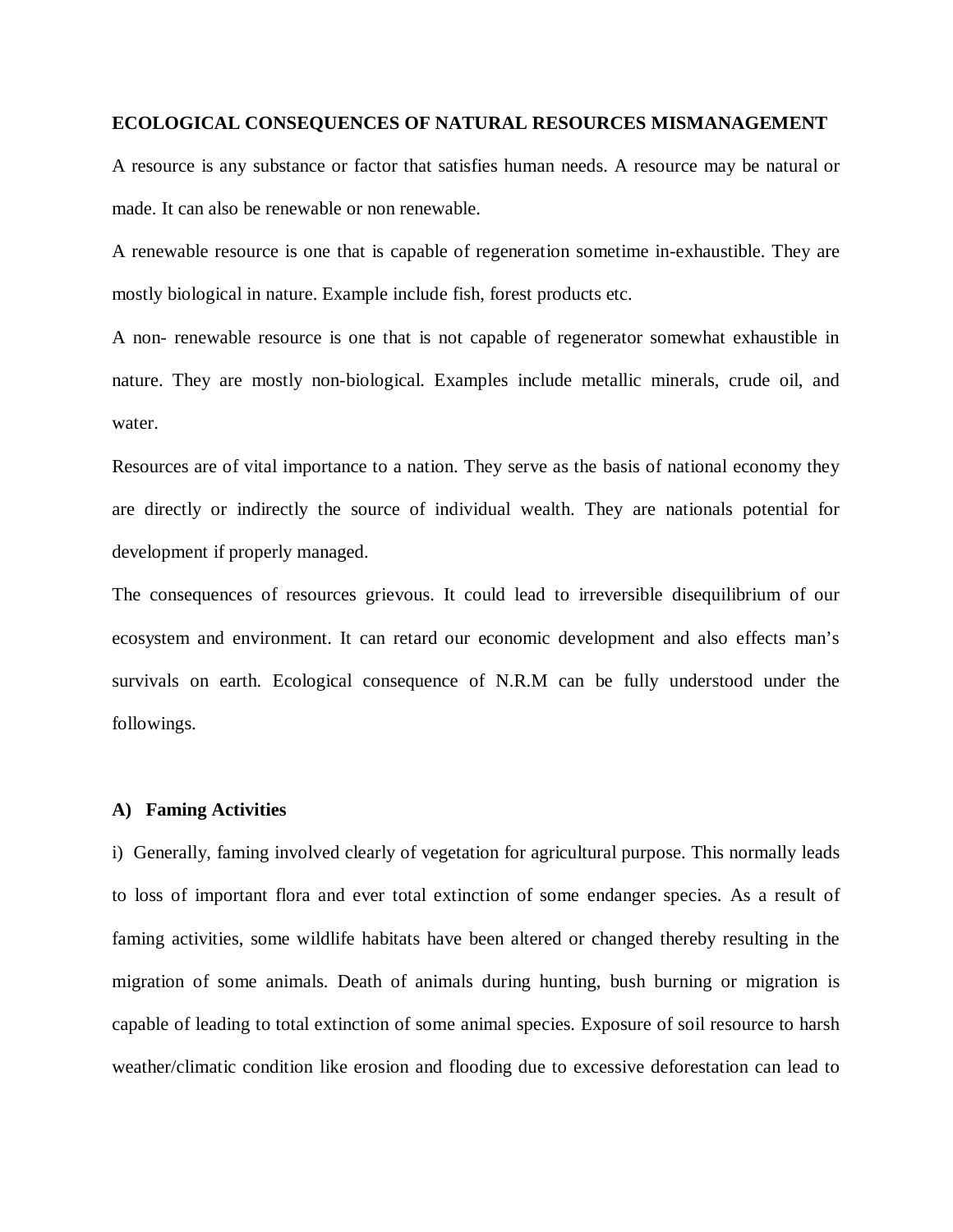loss in soil nutrient and fertility and hence reduction in crop yield. This will result in shortage of food supply or famine and even death in the case of acute famine.

Mechanized farming has subjected most of the agricultural land resource to pollution. Increased in soil metal loads can be traced to the practice of mechanized farming. Also, mechanized farming has rendered most of the surface water in the vicinity unsafe for drinking purpose. The underground water resources even suffer greater fate due to leaching effects of metals.

Lumbering – cutting down of forest products for commercial purpose has constantly resulted in reduction in both plant population and species. Some have even gone into extinction.

Hunting and fishing for commercial purposes involving the use of organic chemicals can result in reduction in animal and fish population and ever extinction of certain species.

## **B) Mining Activities**

This is removal of non- renewable resources from the lithospheric and hydrospheric part of the planet earths. Mining could be open cast method or underground mining method. Generally, mining involves exraction, processing and transportation. All these leave their effects on the landscape e.g.

- ii) Pollution and contamination of the ecosystem.
- iii) Make the ground to be sterile
- iv) Surface and groundwater pollution
- v) Disuse land on closure of operation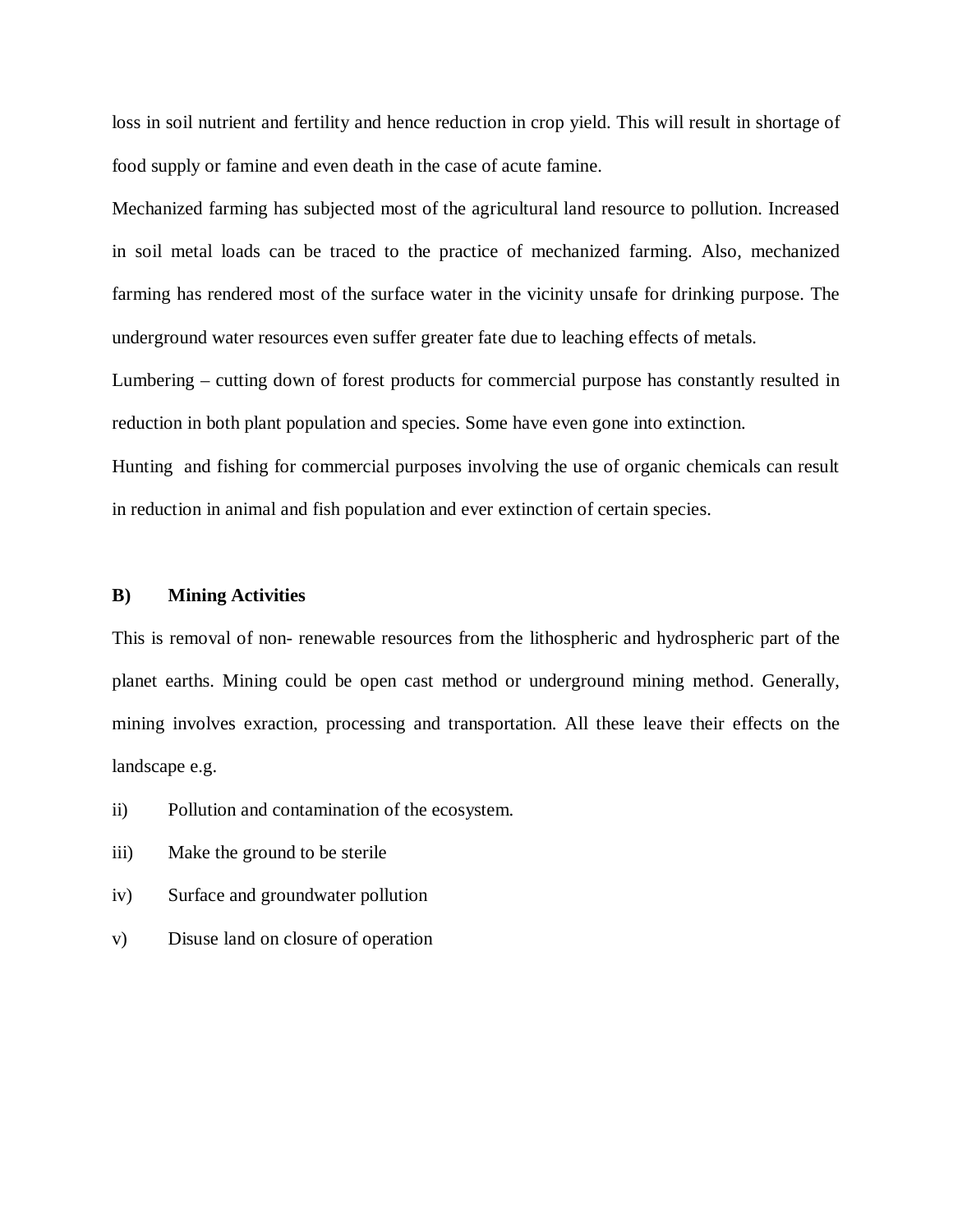## **C) Oil Exploration and Exploitation Activities**

Every stage of petroleum activities has its own impact on the environment. Traverse cutting during oil exploration is capable of deforestation and erosion problem. Seismic activities can result in land, soil, water and air pollution through the use of explosive. The gases can be harmful to human, animals and can ever hinder the productivity of plants.

Most of the initially productive agricultural lands have been acquired and designated oil explored zone. The abandoned oil producing areas are full of relics of equipment, metal scraps and ditches and gullies, collapsed structures. This way, neither one time beautiful environment is now an eye sore. A good example is the Oloibiri area of the Niger Delta.

The produced oil has to be refined before use. Hence the use of networking, of pipeline to transfer oil to various parts of the country and even neighbouring countries. Vessel are even used for the conveyance of the crude oil through the water waves while Tankers are popular means of crude oil transportation and land. On several occasions, crude oil has been observed to seep or spill into the environments naturally or anthropogenically. And spill the effect of the seeped or spilled oil in the environment can be devastating. In other to comprehend what oil seepage or spillage is one need his define the word oil/crude oil is one of the non-renewable natural resources mostly of organic origin, made up of several carbon and hydrogen atoms. Component of crude oil are thousands of different organic molecules. The majority of their hydrocarbons in between 4 and 25 atoms per molecule sulphur and nitrogen compound as well as nickel vanadium metals etc. crude oil may contain toxic substances such as hydrocarbon (PHHS), polychlorinated siphons (PCBS) and metals especially lead (Pb). Oil spillage (or seepage) a toxic form of pollution which posses a great ecological disaster to man, animal, plants and the environment at large. It is difficult to predict the potential effect of oil because of its complex.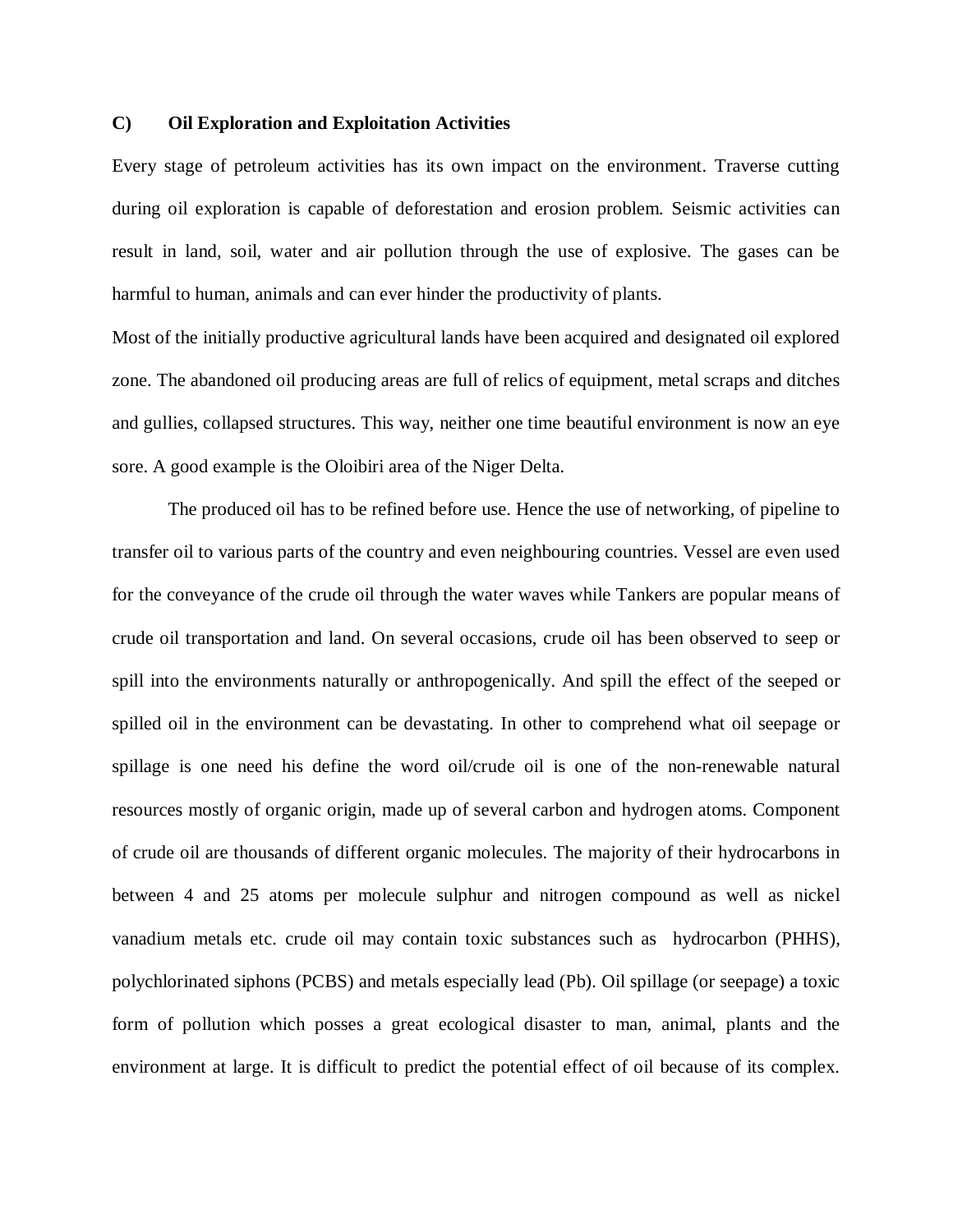However, ecological disaster aspect of oil seepage needs to be assessed in order to determine coastal or offshore. It may occur as a result of errors or accident from the operational facilities of the oil industries. Its implication on life and properties of the environment. Oil spillage is the out flow of crude oil into the environments of dry land, it is common in the oil shipping lines, oceans and every rivers and around the oil drilling zones.

Oil seepage on the other hand is the natural outflow of crude oil into the environment. Oil spillage may be minor (i.e. spill 250 barrels) medium (i.e. spill blur 250-2,500 barrels) or major (i.e. spill 2,500 barrels).

# **ECOLOGICAL DISASTER OF OIL SIILL AGE**

- **1. On Land:-** Oil spilled on land is capable of destructing soil fertilities of its aesthetic and landscape values. It will also cause death of all microbial and animals present on such lands. Since it will result in migration of residents, there will be competition for little available resources present on the newly inhabited land. Besides, lands that suffers oil spillage can be regarded as useless to agricultural practices or declared a danger zone to human
- **2. On Wildlife:-** Wild life component (i.e. flora and farms) in particular animal may undergo changes in habitat due to the effects of oil spillage. Fire that results from oil spillage (e.g. Jerne case/incidence) not only capable of destroying the habitat but can also destroy the animals and their food chain thus there is bound to be reduction in animal and plant population due to death. Also many of the animals will migrate away from the spilled zone to avoid disturbance. Also the touristic value, medicinal value, aesthetic value and monetary value of the wildlife are hampered by the oil spillage problem.
- **3. On Vegetation:** Oil spillage is capable of resulting in a fire outbreak. This fire outbreak consumer vegetation of the affected areas leading to the loss of flora components of the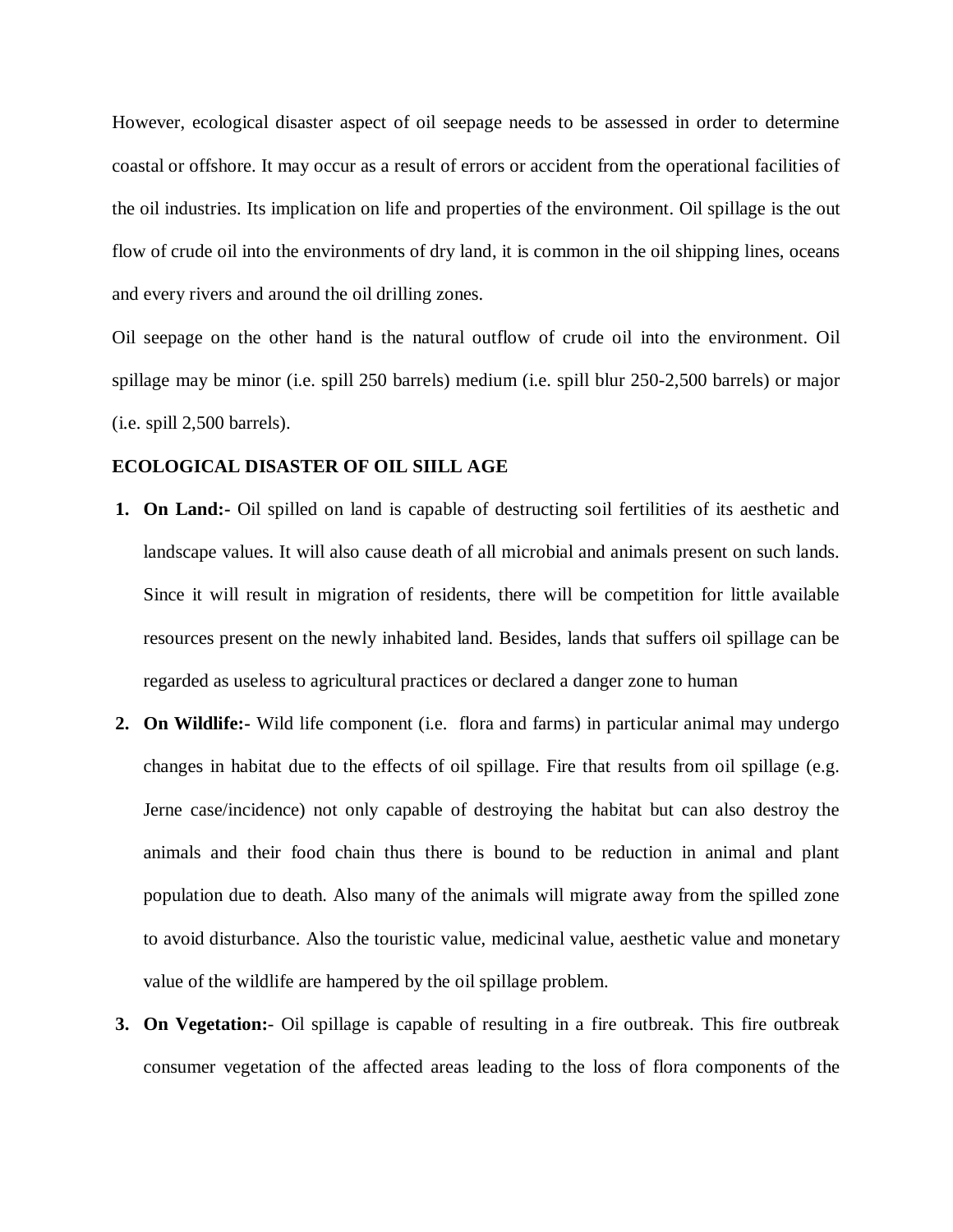environment. Thus the ability of the tree to help in the natural environmental mehorstion is reduced by oil fire incidence. Hydrologic cycle, timber production for domestic and construction purposes and wildlife juvenile plant habitats even for juvenile animals are destroyed. This also result in loss of organic matter and soil nutricants, reduction in the rate of infiltration, destruction in bird nests and eggs leading to reduction in their population there is also an accumulation of carbon IV oxide into the atmosphere. Effect of fire outbreak from oil spillage on vegetation also include blockage of stomas pores of leaves thereby camp reduction in the photosynthesis and transpiration reactions in plants. This environment stream in plants may result in plant destruction and reduction in agricultural practices.

**4. On Water Bodies:**- Oil spillage in water bodies is capable of increased microbial activities which will rapidly deoxygenates the affected water body down stream from the point of oil discharge hence resulting in an oxygen sag curve. The extent of deoxygenation depends on a number of factors including the dilution of the crude oil or effluent on entering the water body and the amount of biologically oxidized materials present in the crude oil or the effluent. This process of depletion in the water body nutricants and reduction of lives due to microbial activities is called water entrophication. Entrophication is expenditure in an area where oil spillage occurs. And eutrophilication is capable of resulting in decrease in species diversity of water plant of animal shortening of life span of water bodies and increased turbidity. Eutrophication makes boating and fishing unattractive. The adverse effects of the spillage of oil into surface water include damage to aquatic lives. However, this effect varies with type and quantity of oil, wind velocity, ambient temperature, rate of stream flow and duration of spill and ever the techniques employed in the clean-up operation. Ingestion of oil by fish may lead to their mortality due to clogging of gills, or digestive, tract, disablement of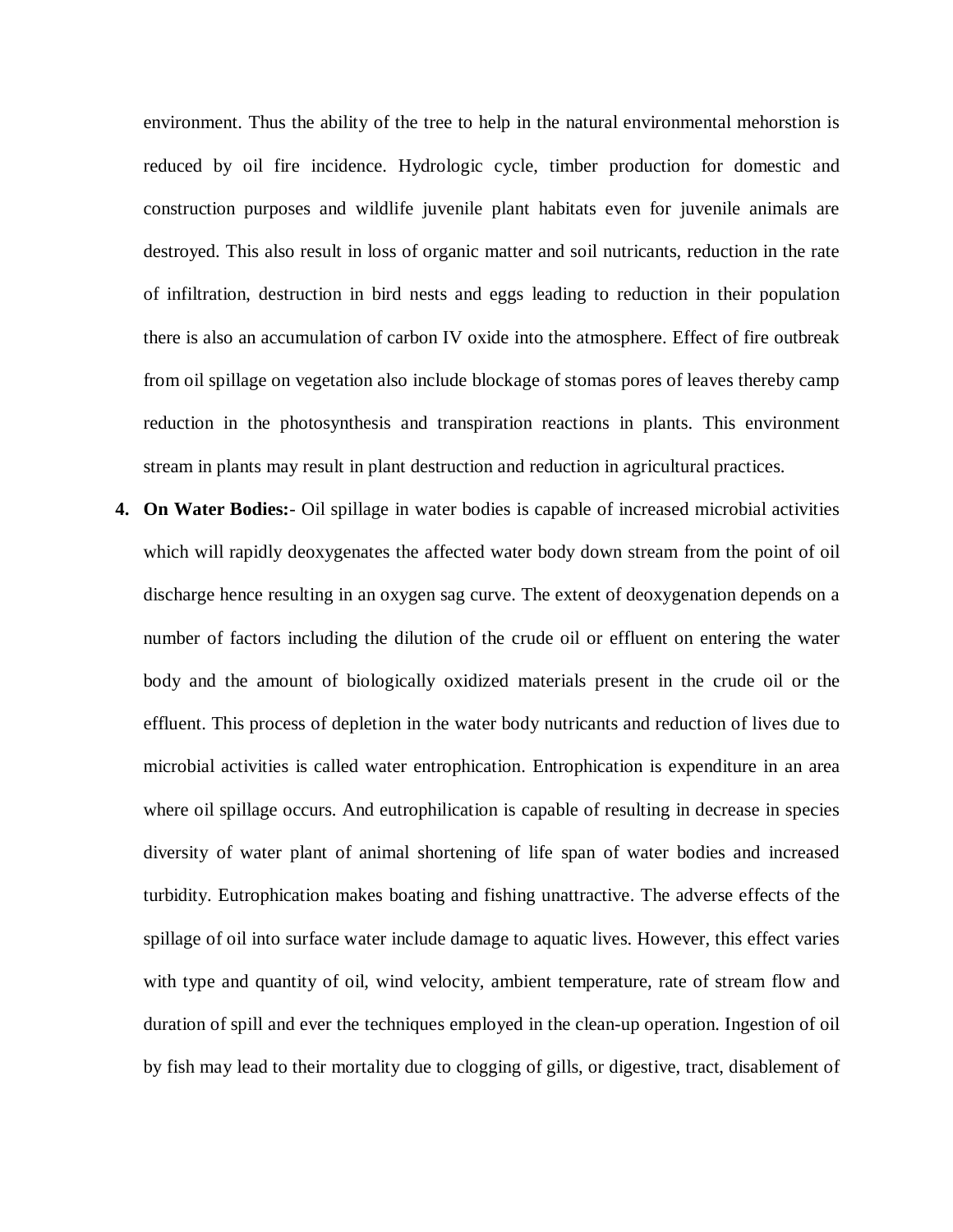appendages erosion etc. The sea birds and other sensitive marine animals stand the risk of death or total extinction due to the effect of oil spillage water bodies. Also, swimmers eye irritation.

**5. On Man:-** Man, being one of the components of the ecosystem suffer indirectly from any damage that happens to other ecological components. It may be through eating of contaminated food or pollution of the environment. The death effect of ecological disaster aspect of oil spillage on man will lead to gradual population reduction.

# **3.3 EROSION MANAGEMENT AND CONTROL**

High surface runoff and accelerated soil erosion are major degradative problem on newly cleared land. Immediately implementing appropriate erosion management technique is therefore essential. Accelerated erosion can be most severe in the very first season after land clearing (Lah 1981). Soil is caused by raindrop impact surface sealing and crust formation leading to high runoff rate and amount, high runoff velocity on long and undulating slopes, and low soil strength of structurally weak soil with high moisture content due frequent rains.

Effective erosion management has in;

- (a) Preventing or minimizing the rain drop impact, through mulching and canopy cover.
- (b) Maintain favourable soil structure for reducing crusting.
- (c) Managing soil surface to enhance infiltration rate.
- (d) Reducing slope length to minimize runoff build-up.
- (e) Disposing excess runoff safety through protected waterways graded channel.

Based on these prinaple, erosion control measures are grouped into two broad

categories? Erosion preventive technique and erosion control measures.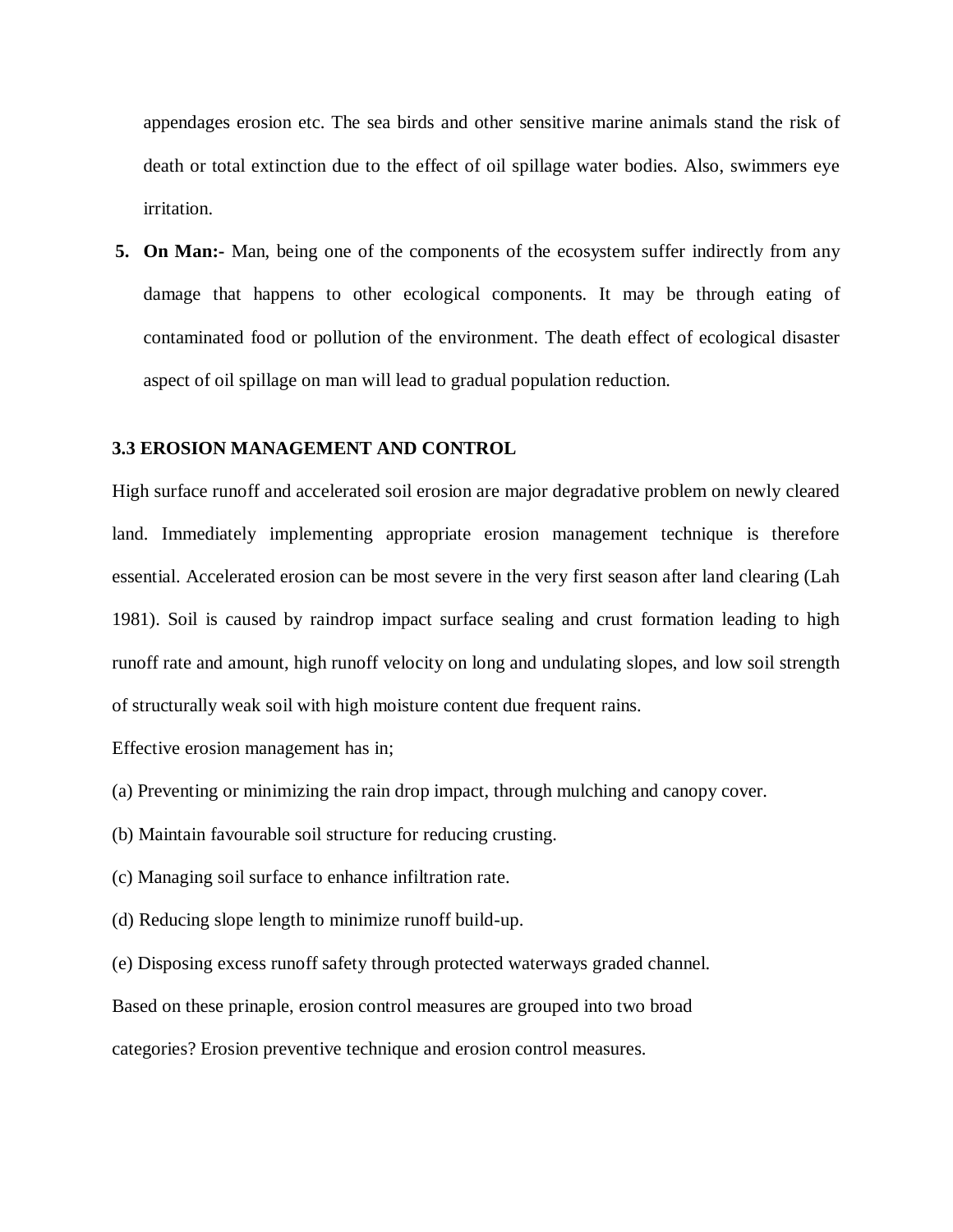

management practice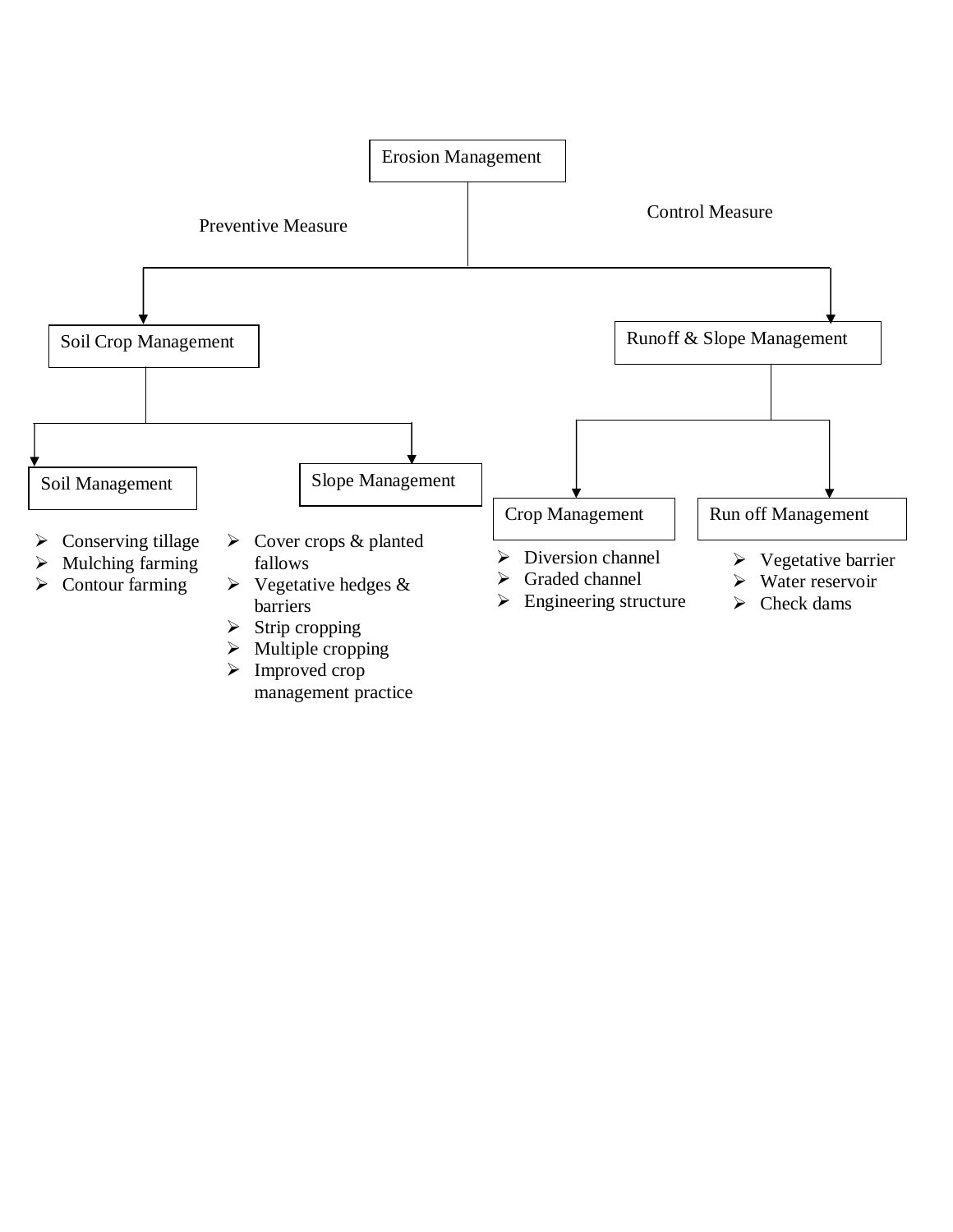## **3.3.1 CROP AND VEGETATION MANAGEMENT**

Agronome measure for soil conservation are based on the role of the plant cover in reducing erosion. Because of differences in their density and morphology plant differ in their effectiveness in protecting the soil from erosion.

# **CROP ROTATION**

The simplest way to combine different crops is to grow them consecutively in rotation. The frequency with which row crops are grown depend upon the severity of erosion where erosion rates are low, they may be grown every other year, but in very erodible area, they may be permissible only once in five or even seven years. A high rate of soil loss under the row crop is acceptable because it is counteracted by low rates under the other crops so that averaged over a six-or seven years period, the annual erosion rate remain low.

Suitable crop for the use in rotation are legumes and .grasses. These provide good ground cover; help to maintain or even improve the organic status of the soil thereby contributing to soil fertility and enable a more stable aggregate structure develop in the soil. These effects are often sufficient long lasting as to reduce erosion and increase yield during the first year of row crop cultivation, but they rarely extend into the second year for this reason, two continuous years of planting with a row crop should be avoided.

#### **3.3.2 SHIFTING CULTIVATION**

Shifting cultivation is a traditional method of reducing soil erosion in the reopic by rotating the location of the field. An area of forest is cleared by slash and burn, the soil loosened by hand hoeing and a crop planted where two crop a year can be obtained, a second crop is grown after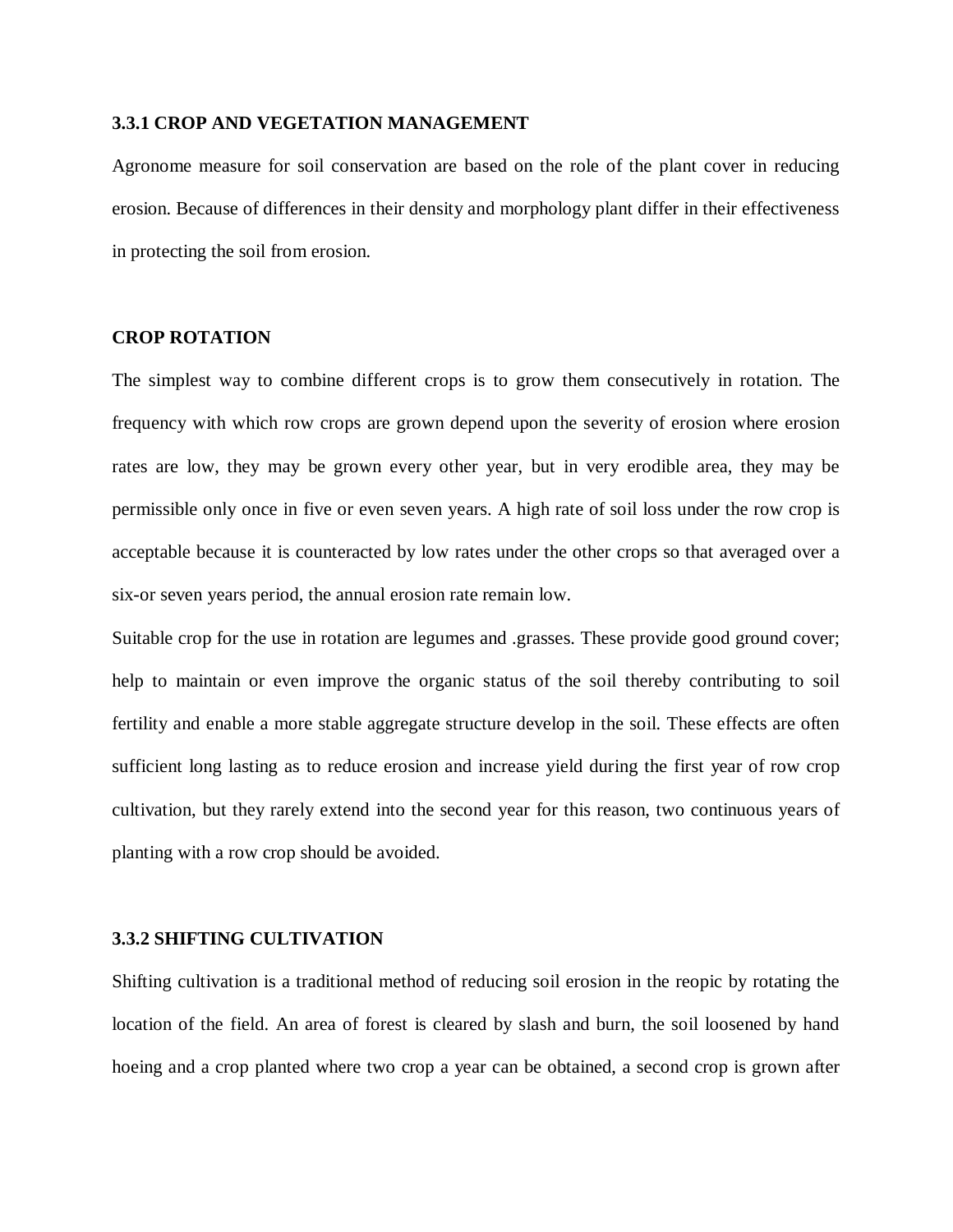the harvest of the first, otherwise the land is left as a weed fallow. The same area may be cropped for a second year before being allowed to revert to scrub and secondary forest. The typical crops grown are cassava, maize, upland, rice and yam. The residual effect of the forest on the organic content and aggregate stability of the soil generally lasts for the first year of farming so that the soil loss remains low.

# **3.3.3 GRAZING LAND MANAGEMENT.**

Rotation is commonly practiced on grazing land, moving the stock from one posture to another in turn, to give time for the grass to recover. Generally grassland should not be explained to more than 40 to 50 percent of their annual production (Fournier 1992) and should be allowed to regenerate sufficiently to provide a 70 percent ground cover at the time of erosion risk. Grazing land has to be very carefully managed, while overgrazing can lead to deterioration of the rangeland and the consent of erosion, under grazing can result in the loss of nutrition's grasses, many of which regenerate rapidly when grazed.

#### **3.3.4 FOREST MANAGEMENT**

The private of rotation can be applied to other forms of land use. The timber resources of forest are often exploited commercially by patch cutting also termed clear felling, on a rotational basis. Erosion rates are highest in the years immediately following logging operation but decline in subsequent years either with natural vegetation regrowth or replanting so that averaged over twelve years or more they may be little different from those of undisturbed land.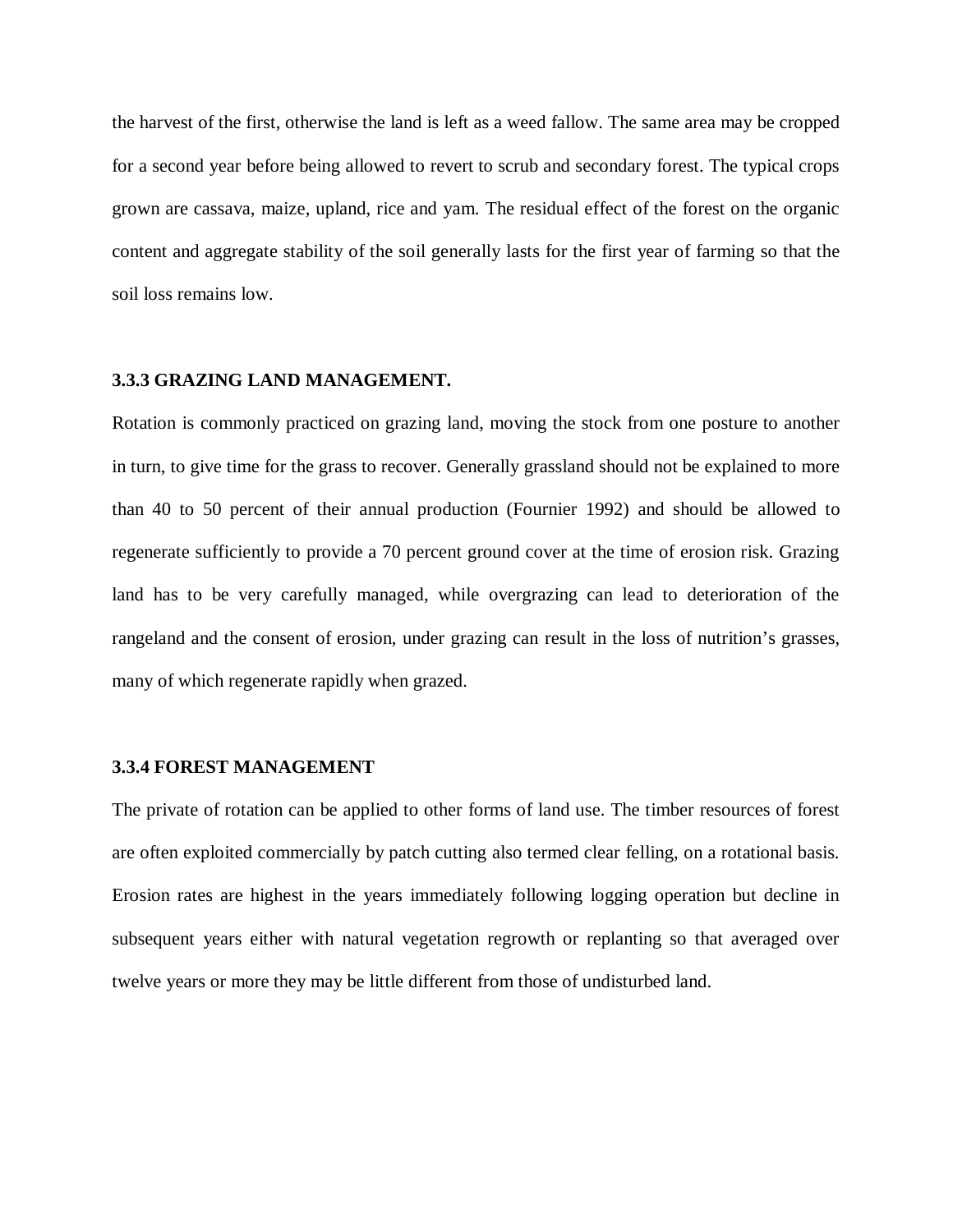## **3.3.5 MULCHING**

Mulching is the covering of the soil with crop residues such as straw, maize stalks, palm fond or standing stubble. The cover protects the soil from raindrop impact and reduces the velocity of runoff and wind from the conservation view pot a mulch simulates the effect of a plant cover. It is most useful as an alternative to cover crops in dry areas where insufficient rain prevents the establishment of a ground cover before the onset of heavy rain or strong wind or where a cover crop compete for moisture with the main crop.

In semi-humid tropical areas, the effect of mulch in the forms of lower soil temperature and increased soil moisture are beneficial and may increase the yields of coffee, banana and cocoa.

# **3.3.6 AGROFOREST**

Tree can be incorporated within a farming system by planting them on land which is not suitable for crop production, along river banks, on terraces and contour bunds, on area being renegotiate to control erosion, as wind breaks and shade trees and as ornamentals around the homestead (Wene 1991, Lundgren and Nai, 1985). Trees help to preserve the fertility and structure of the soil and prevent erosion.

They are attractive to the farmer where they provide additional needs especially fuel, folder and fruits.

#### **Soil Management**

The aims of sound soil management are to maintain the fertility and structure of the soil. Highly fertile soils result in high crop yield, good plant cover and therefore, in condition which minimize the erosive effect of raindrops, runoff and wind, These soils have a stable, usually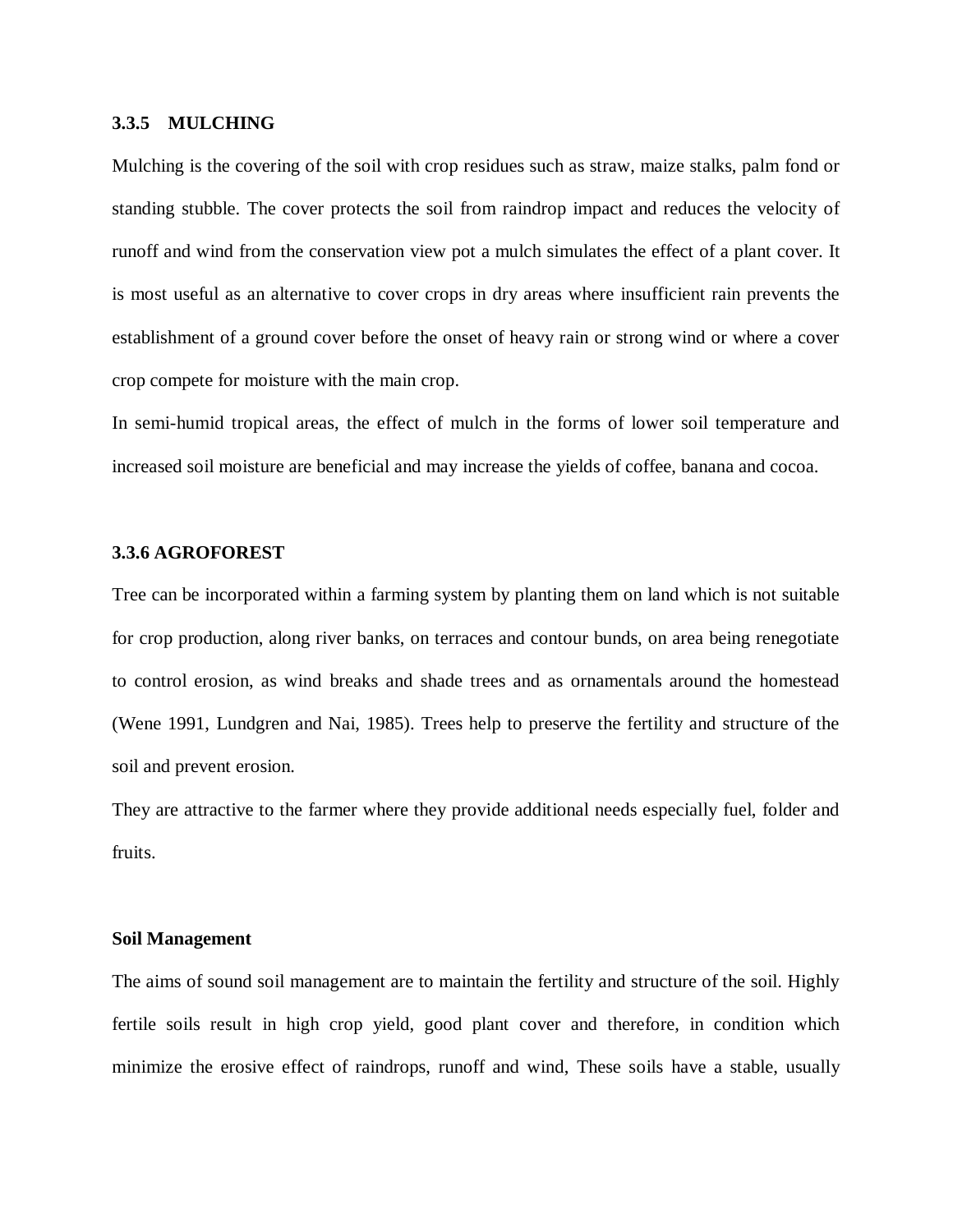granular structure, which does not break down under cultivation, and a infiltration capacity. Soil fertility can thus be seen as the key to soil conservation.

## **3.4 ORGANIC CONTENT**

One way of achieving and maintaining of fertile soil is to applyorganic matter. Thus improves the cohesiveness of the soil, increase its water retention capacity and promotes a stable aggregate structure.

Organic material may be added as green manure straw or as manure, which has already undergone a high degree of fermentation. The effectiveness of these three kinds of material varies with the isohumic factor, which is the quantity of humus produced per unit of organic matter. (Kolenbrauder 1994). Green manures, which are normally leguminous fermentation and yield a rapid increase in soil stability!

#### **3.4.1 TILLAGE PRACTICES**

When manage so as to maintain their fertility most soils retain their stability and are not adversely affected by standard tillage operations. Indeed, tillage is an essential management technique. It provides a suitable seed bed for plant growth and help to control weeds. The effect of wheeled traffic and tillage implement on a soil depends upon its shear strength, the nature of the confirming stresses and the direction in which the force is applied. The main effect of driving a tractor across a field is to apply force from above and compact the soil

This may result in an increase in shear strength through an increase in bulk density and in the number of clods larger than 30mm in diameter, but these effects are often more than offset by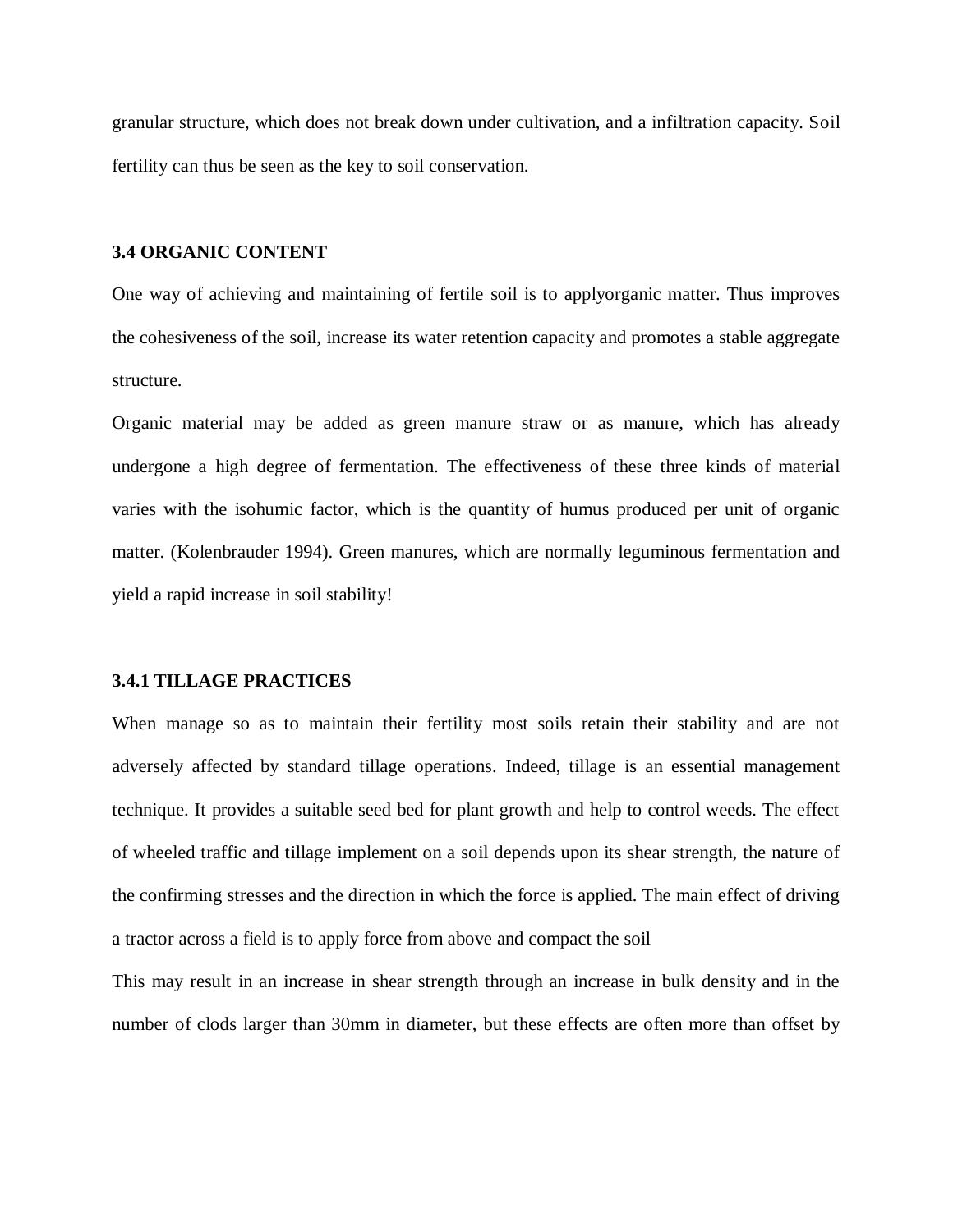decreased infiltration and increased runoff so that wheeling are frequently zones of concentrated erosion.

The pattern of compaction depends upon tyre pressure, the width of the wheels and the speed of the tractor, the later controlling the contact time betwecn the wheel and the soil

# **3.4.2 SOIL STABILIZER**

Improvement in soil structure can be achieved by applying so condition, which may consist of organic by product, polyvalent salts and various synthetic polymers. Polyvalent salt such as gypsum bring about flocculation of the clay particle while organic by products and synthetic polymers band the soil pa into aggregates.

Gypsum has been used successfully to improve the structure of sodic soil in southeast Australia (Davidson and Quirk 1991; Rosewell '970). Sodic soils are highly erodible because the excess of sodium results in the dispersal of the minerals on contact with water with consequent structural deterioration Such soils appear to be particularly susceptible to tunnel erosion The most effective treatments is therefore to apply gypsum as this applies a cation to replace the sodium.

## **3.5 MECHANICAL METHODS OF EROSION CONTROL**

Mechanical field practices are used to control the movement of water and wind over the soil surface. A range of technique is available and decision on which to adopt depend on whether the objectives is to reduce the velocity of runoff and wind increase surface water storage capacity or safety dispose of excess water. Mechanical methods are normally employed in conjunction with agronomic measures.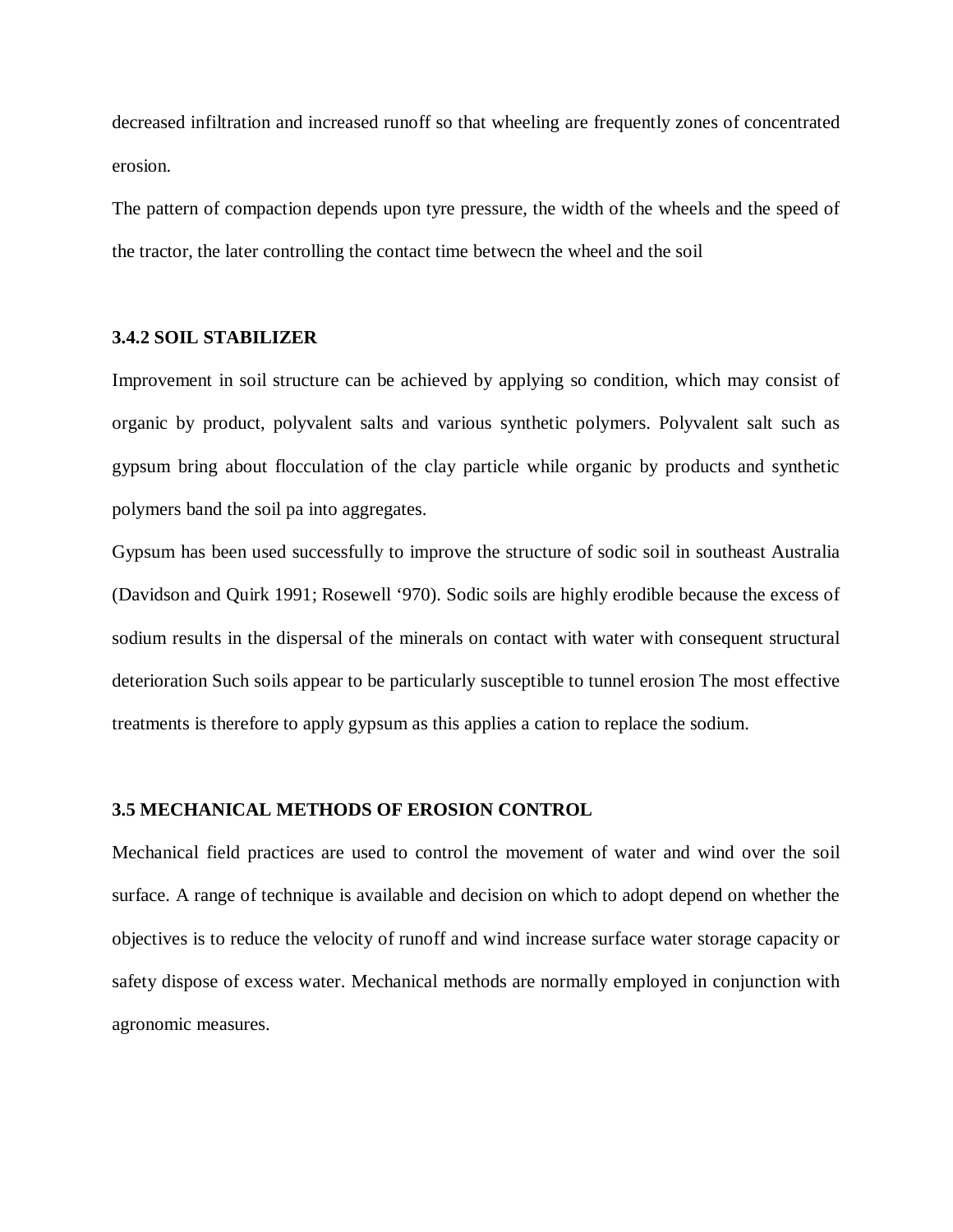## **3.5.1 CONTOURING**

Car out plugging, planting and cultivation on the contour can reduce soil loss from slopping land by us to 50 percent compared with cultivation up and down the slopes.

The effectiveness of contour farming varies with slope steepness and slope length, for it is inadequate as the sole conservation measure for lengths greater than 1 80m at 10 steepness. The allocable lengths decline with increasing steepness to 30m at 5 • and 20mt 8.50. Moreover, the technique is only effective during storms of low rainfall intensity. Protection against more extreme storms is improved by supplementing contour farming with strip cropping. (Tregobol 1981).

# **3.5.2 CONTOURBUNDS**

Contour bunds are earth banks 1 5 to 2m wide thrown across the slope to act as a barrier to runoff, to form a water storage area on their upslope side and to break up a slope into segment shorter in length then is required to generate overland flow They are suitable for slopes of 10 to 70 and are frequently used on small holdings in the tropics where they form permanent buffer in a strip cropping system, being planted with grasses of tree (Roose 19996). The banks, spaced at 10 to 20m intervals, are generally land-constructed. There are no precise specifications for their design and deviations in their alignment of up to 10 percent from the contour are permissive (Hurni 1984)

## **3.5.3 TERRACES**

Terraces are earth embarrassments constructed across the slope to intercept surface runoff and convey it to a stable outlet at a non erosive velocity, and to shorten slope length They thus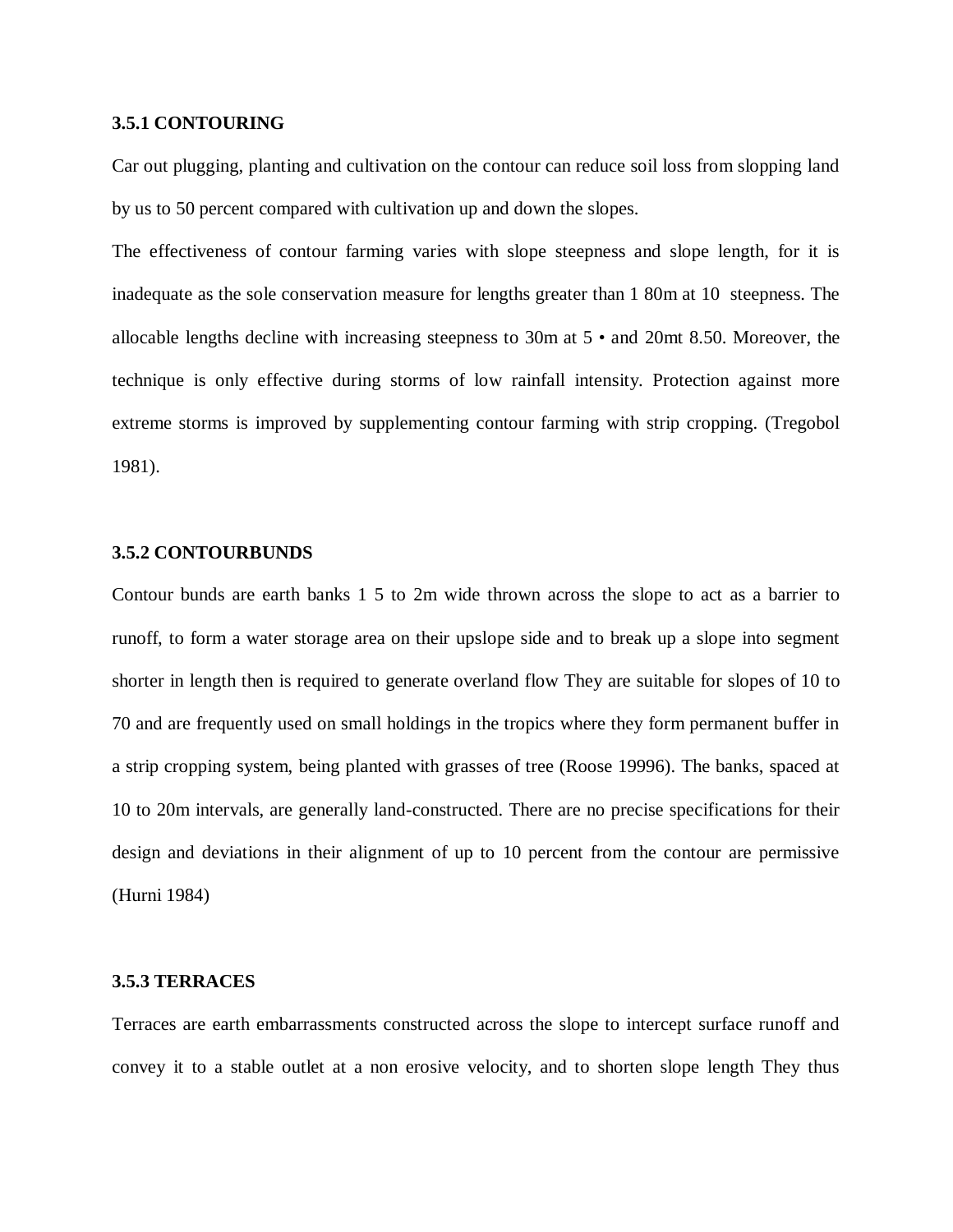perform similar functions to contour bunds They differ from them by being larger and designed to more stringent specification. Decisions are required on the spacing and length of the terraces, the location of terrace outlet, the gradient and dimensions of the terraces channel and the layout of the terrace system.

# **3.5.4 STABILIZATION STRUCTURES**

Stabilization structures play an important role in gully reclamation and gully erosion control small dams, usually 0 4 to 20m in height, made from locally available materials such as earth, wooden planks, brushwood or loose rock, are built across gullies to troop sediment and thereby reduce channel dept and slope. These structures have a high risk of failure but provide temporary stability and are therefore used in association with agronomic treatment of the surrounding land where grasses, trees and shrubs are planted. If the agronomic measure successfully hold the soil and reduce runoff, the dams can be allowed to fall into disrepair. Even though they are temporary, the dams have to be carefully designed. They must be provided with a spillway to deal with overtopping during high flows and installed at spacing. appropriate to the slope of the channel.

#### **3.5.5 WINDBREAKS**

Shelterbelts are placed at right angles to erosion winds to reduce wind velocity and, by spacing them at regular intervals, break up the length of open wind blow.

Shelterbelts are strictly living windbreaks. In art structure such as stonewalls, slat and brush fances and cloth screams can be used to perform similar function on a smaller scale.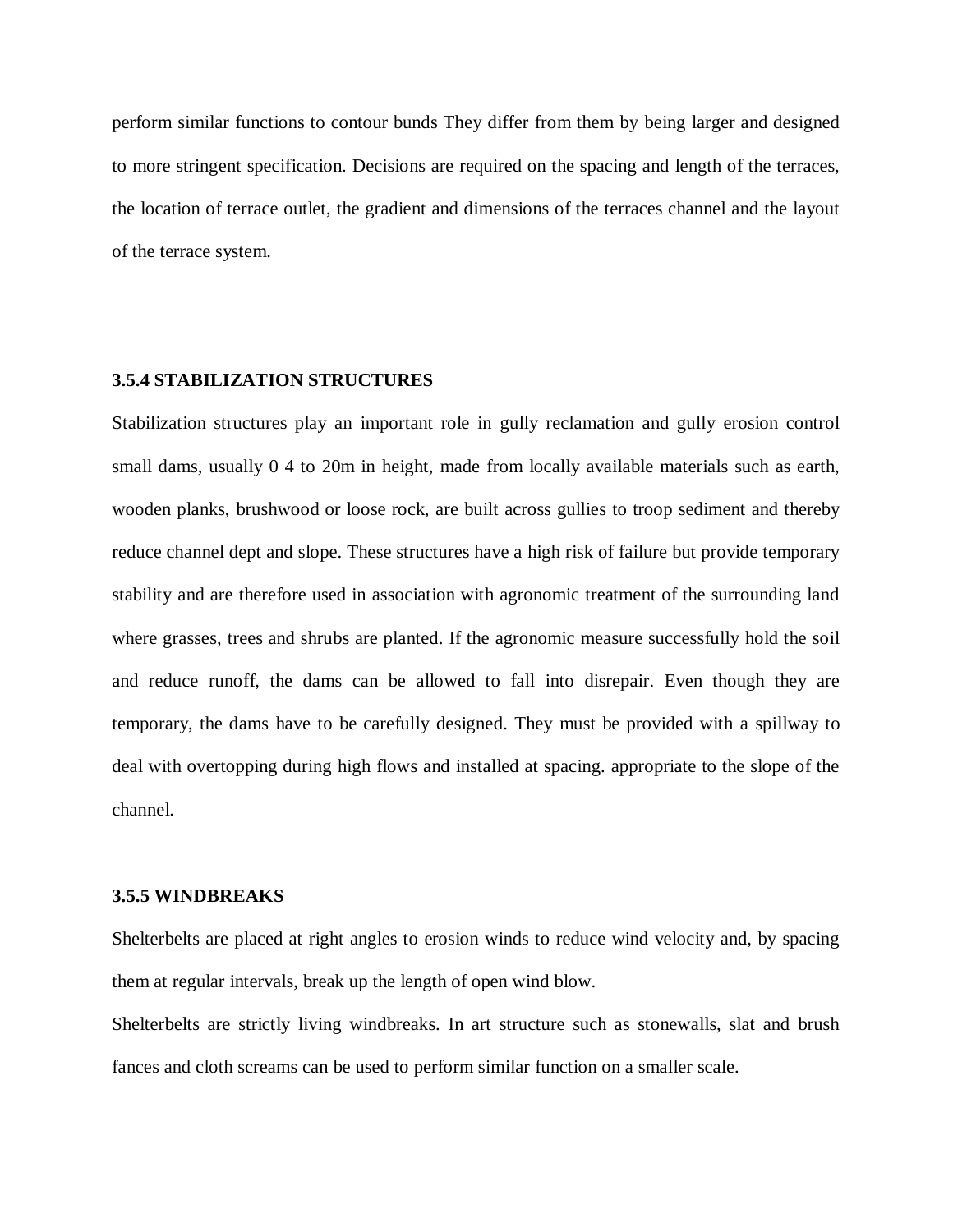A shelterbelt is designed so that it rises sharply on the windward side and provides both a barrier and lilter to wind movement. A complete belt consist of two tree rows and up to three shrub rows, one of which is placed on the windward side. The density of the belt should not be so great as to form on impermeable barrier nor so sparse that the belt is transparent. A belt of the correct density is best described as translucent.

## **3.5.6 GEOTEXTILES**

Several types of netting woven from natural fibre such as jute or made from artificial fibre such as nylon are now manufactured commercially for use in erosion control. They are supplied in rolls, unrolled over the hillslope from the top and anchored with large pins or stapled. They are designed to give temporary stability on roadsides and on sleep slopes not used for agriculture until such time as the vegetation cover grows. The thinner net, comprising one layer of mesh, are generally unsafisfactory on their own and need to be combined with much

#### **4.7 PREVENTING GULLY EROSION IN NIGERIA**

Southeastern Nigeria is a densely-forested region with a kind of a rolling, hilly terrain. But this lush, green land could soon become an arid badland that's [for cultivation, dangerous for human habitation, and well on the way to becoming a parcel of useless land, warns Frank Simpson, a sedimentologist at the University of Windsor.

The culprit is a phenomenon called 'gully erosion'. Mainly a product of human activities such as deforestation, unsustainable farming practices, path and road construction, and poorly constructed drainage systems, gully erosion takes place when wear-and-tear on the surface land causes rainwater to accumulate in one area, causing loss of vegetation cover, localized erosion,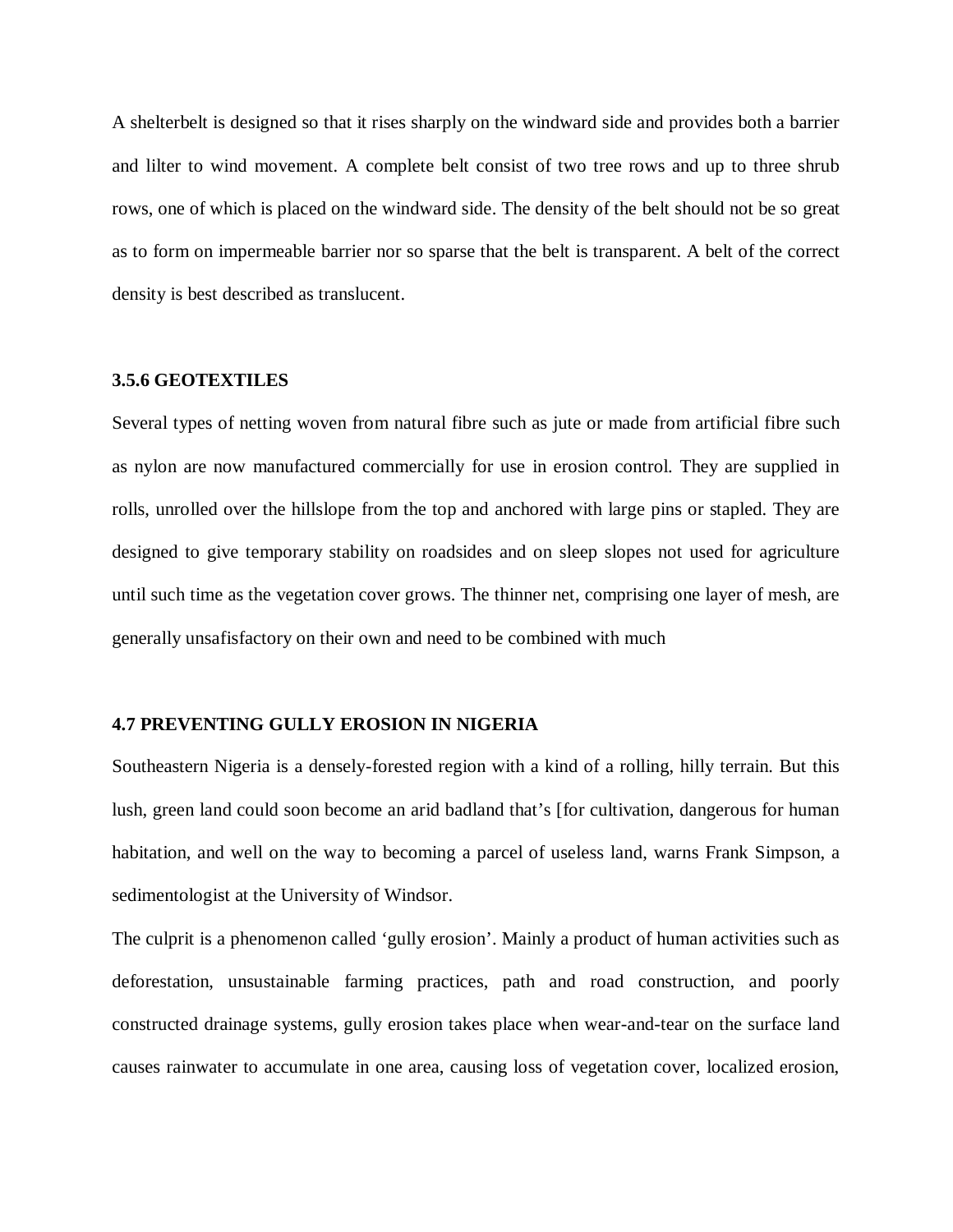and the formation of gullies. According to Dr Simpson, the problem grows as interconnecting systems of gullies spread across the land surface. The resulting run-off from the hillsides often pollutes the water supply, while landslides threaten villages and highway travellers.

# **Better engineering**

But the phenomenon can be prevented through a combination of better engineering and changes in human behaviour, says Dr Simpson, one of the members of a Nigerianl Canadian research team funded by the International Development Research Centre (IDRC). For almost a decade, the team has been searching for solutions to gully erosion.

The origins of this research project date back to 1990, when Enuvie Akpokodje, a Professor of Geology at Nigeria's University of Port Harcourt, proposed a joint research effort to specialists at the University of Windsor in Canada, where Dr Akpokodje was on sabbatical leave. He and geological engineer Peter Iludec (who has since retired and turned over leadership of the Canadian team to Dr Simpson) submitted a proposal for funding to ID.RC. Meanwhile, a similar proposal had been prepared by the late Professor Meshach Umenweke (who died earlier this year) of Nigeria's Nnamdi Azikiwe University, at Awka.

#### **Multi-Disciplinary Approach**

According to Dr Simpson, IDRC was keen to involve both Nigerian institutions in a single venture, believing that a more multi-disciplinary approach would be most effective, and that Dr Akpokodje's perspective as a geological engineer would complement that of Dr Umenweke, who had mapped the geology of much of the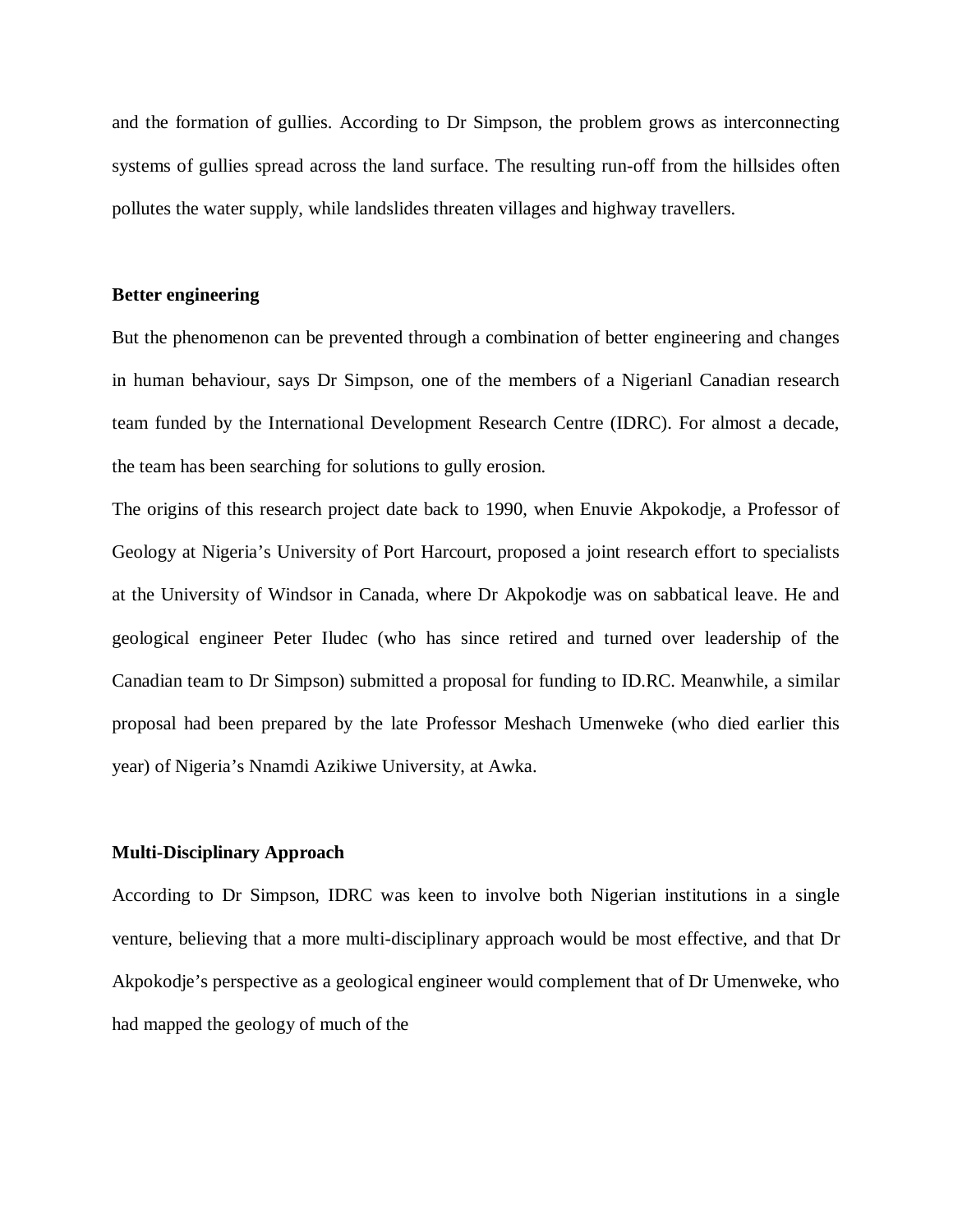threatened region. The scope of the project was further broadened to include botanists, an anthropologist, a sociologist, and an agricultural specialist.

A number of gullies in southeastern Nigeria are caused by the overflow of concrete rainwater gutters at the side of highways, leading to erosion — particularly at the point where the gutter and the road meet — that destabilizes hillsides and undermines roadbeds, says Dr Simpson. The solution to this is largely a matter of engineering: there is a need for better roadside drains that can corral greater volumes of rain.

# **Outreach Campaigns**

But other causes of gully erosion are social in nature — and are best addressed through public outreach campaigns that actively involve rural villages, farmers, and herdsmen in the remedy, he adds.

Foot traffic that creates pathways down slopes, for instance, can have disastrous effects. What starts out as a simple pathway through the forest quickly sets the scene for localized erosion by run-off, Dr Simpson explains. In only a matter of weeks, or a few months, where there was previously no gully, there might now be a gully tens of metres or more wide, tens of metresdeep, and hundreds of metres long.

# **Other Causes**

Driving animals to market or between villages can also have destructive consequences. And cultivating crops can create gullies if the small mounds of soil typically used to trap rainwater for infiltration around the crops are not adequate for the volume of rain.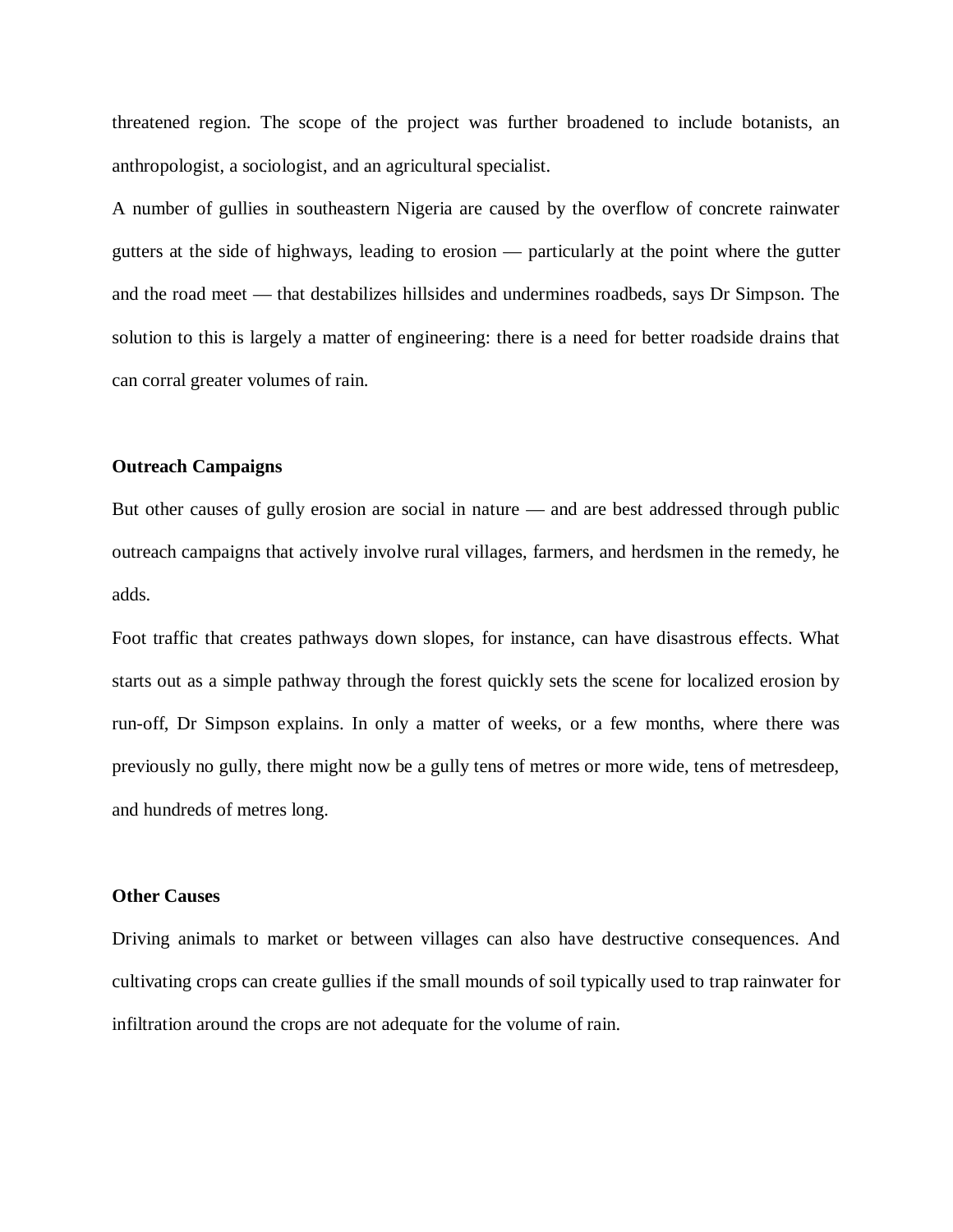Dr Simpson views a mixture of innovation and the revival of traditional knowledge as the solution to these problems. Building terraced plots will help ensure that agriculture does not degrade the slope, while the use of soil ridges and spiliways can channel rainfall downslope fromone terrace to the next in a controlled manner. Footpaths built alongside these terraces can also improve the situation, if they follow the natural contours of the landscape, descending at regular intervals through the use of steps, and possibly employing boardwalks to protect the soil. In addition, erosion can be slowed or halted by harvesting rainwater from the roofs of houses, and restoring the traditional mud and, tree-branch barriers, which villagers once constructed to contain rail3fall in the forest.

## **Public Education**

These measures will not be enacted, however, without a concerted effort to educate the public something that has already begun. A workshop, which occurred in Imo State in September 1999, when the IDRC-funding was winding down, enjoyed the participation of state politicians, heads of public works, private industry, local erosion committees, and a strong contingent of graduate students and undergraduates who may keep the work alive within academia. Dr Simpson also reports strong media interest in gully erosion, 'which coincides with the broad public realization — in the aftermath of military rule — that environmental rehabilitation is a key prerequisite for economic growth in Nigeria.

Still, more remains to be done. The researchers have proposed a second-phase project focusing on a specific watershed that will serve as a series of demonstration sites, which others may wish to follow. Dr Simpson expresses cautious optimism about the situation, stressing that follow up action must be timely, and the right time is now.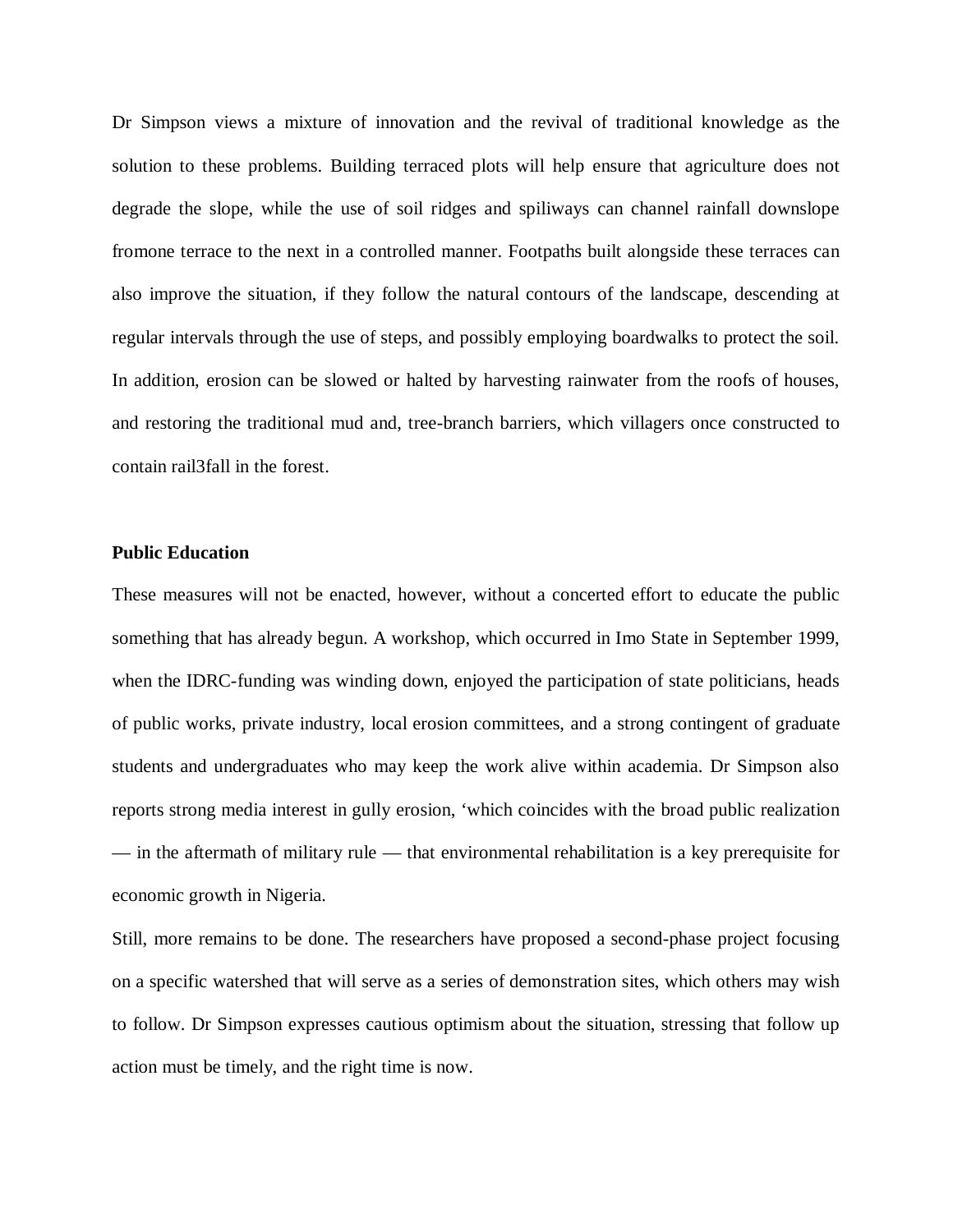#### **DROUGHT**

Drought is one of the major weather phenomena that constitute hazards to agriculture. It is a serious hazard to agriculture in both temperate and tropical regions of the world. There are various definitions of drought depending on the disciplinary background or interest of the researcher.

## (1) **In Meteorology**

Absolute drought: - is a period of at least 15 consecutive days to none of which is credited 0.2mm or more of rainfall.

Partial drought: **-** is a period of at least 29 consecutive days the mean daily rainfall of which does not exceed 0.2mm.

# (2) **In Agriculture**

Drought is rainfall deficiency extending over months or years drying up water supplies and affecting crops.

Drought is condition in which there is insufficient moisture in the soil to maintain plant life.

# (3) **In Hydrology**

A drought is a period during which river discharge falls below a prescribed minimum threshold.

#### (4) **In Climatology**

A drought is said to occur when the rainfall received in a given year is more than 10% below the normal.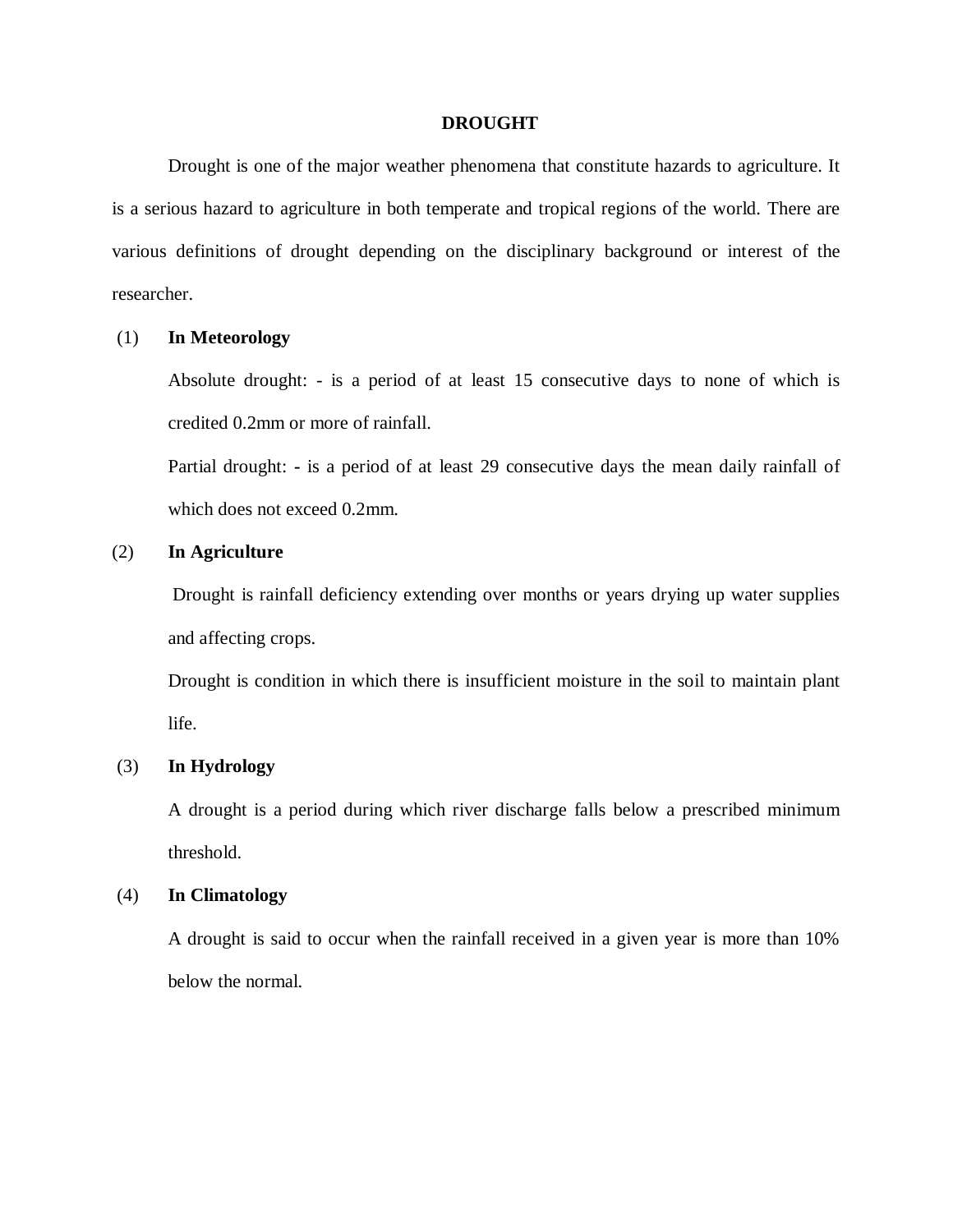# (5) **In Economics**

Drought is said to prevail whenever precipitation is insufficient to meet the needs of established human activities.

 $\div$  What is of interest to us here is agricultural drought. From the point of view of crop production, a drought can be said to occur whenever the supply of moisture from precipitate or stored in the soil is insufficient to fulfill the optimum water needs of crops.

## **Types of drought**

- (1) **Permanent drought:** This type of drought occurs in arid areas where in no season is precipitation enough to satisfy the water needs of crops. In such areas agriculture is impossible without irrigation.
- (2) **Seasonal drought: -** This type of drought occurs in areas with well defined wet and dry season as in most parts of the tropics. Drought occurs every year owing to seasonal change in atmospheric circulation pattern. Agriculture is possible during the rainy season or with the use of irrigation during the dry season.
- (3) **Contingent drought: -** This drought is a characteristic of sub-humid and humid areas and occurs when over a period of time the expected rain fails to fall. Contingent drought is unpredictable and therefore constitutes serious hazards to agriculture.
- (4) **Invisible drought: -** Invisible drought cannot easily be recognized like the other types of drought which is quite evident by the wilting of crops and lack of vegetative growth. In invisible drought the crops do not wilt but fail to grow at their optimum rates because the daily supply of moisture from the soil or through falling precipitate does not match the daily requirements of crops.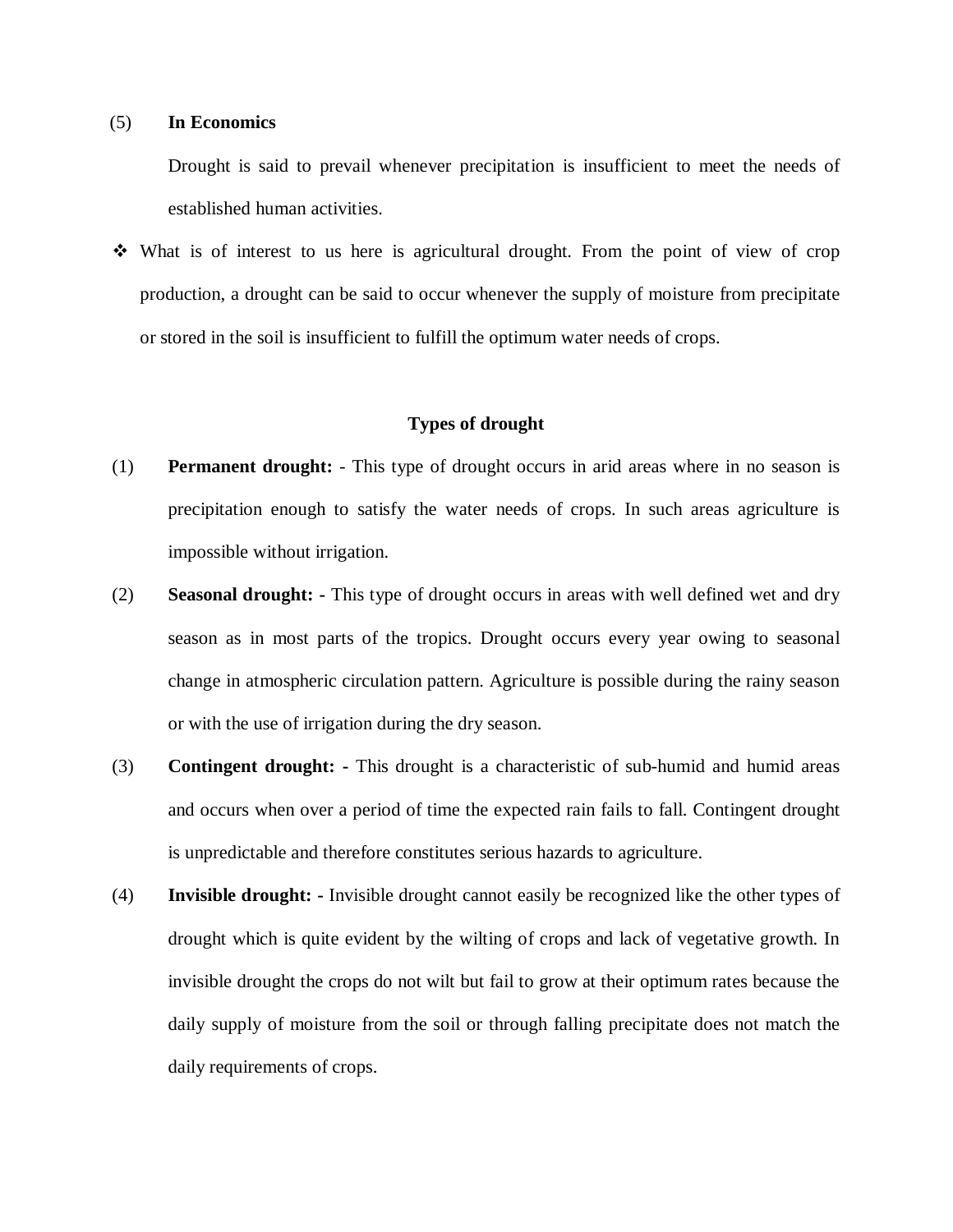Only contingent and invisible drought constitute hazard to agriculture. Permanent is synonymous with aridity and so it is an attribute of arid areas.

Seasonal drought occurs every year and it is expected in areas characterized by well defined wet and dry seasons. In contrast contingent and invisible drought are unexpected difficult to predict and occur because of variability in rainfall incidence within the year and / or from one year to another. Contingent and invisible drought therefore constitute the scientific and popular notions of drought.

The causes of drought are primarily meteorological since drought results from failure of rains expected as a result of changes in atmospheric circulation system, the failure of expected rainfall can be inform of reduction in the total amount of rainfall received or abnormal distribution of rainfall in time or both. The failure of rain is a direct result of lack of formation of rain producing cloud. Hence, period of drought is also characterized by lack of clouds and high rate of evapotranspiration. In other words, there is increase in crop water requirement as well as short fall in rainfall receipts. Some have argued that some drought situation could be partly man induced or man made. This can happen if the economic development of an area, man creates a demand for more water than it is normally available in that area or through the disruption of the ecological system and by over grazing, over cultivation and deforestation among others. This man induced drought is often termed economic drought.

The effects of drought on agriculture are wide-ranging but the most fundamental is that: -

- (1) Drought causes poor crop yield or total crop failure.
- (2) Drought also has adverse effect on animal husbandry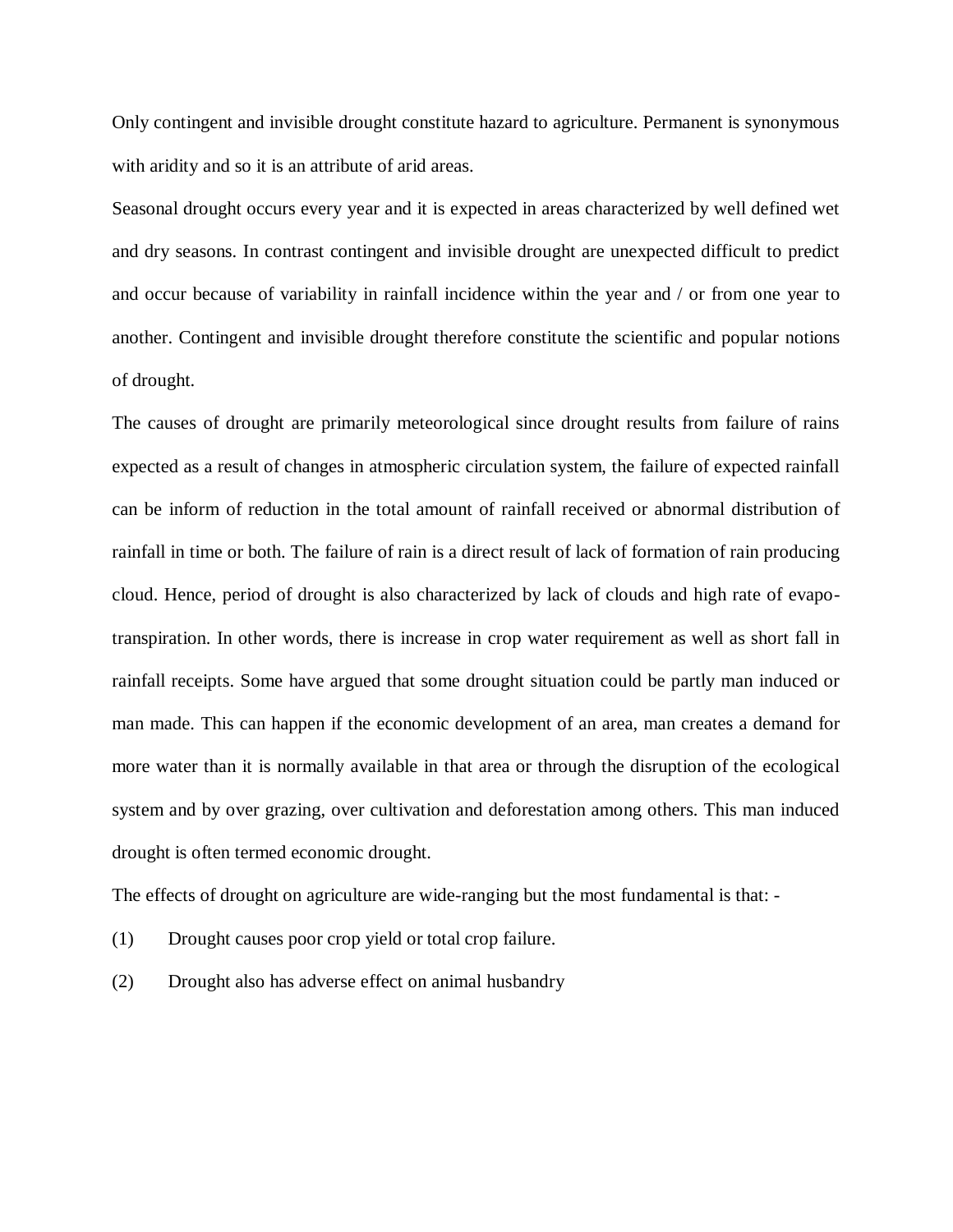(3) Persistent occurrences of drought in semi-arid areas often lead to soil erosion and desertification which may diminish the capacity of the soil to support crops when the rains return.

Since drought is a condition in which crop water needs are in excess of available moisture the hazard of drought can be managed in two ways:

## **(1) By decreasing the water needs of crops**

#### **(2) By increasing the supply of water available for crop use**

 $\triangleright$  Crops with low water demands can be planted in drought prone areas as a means of combating the effect of drought. Similarly, drought resistant crops and quick-maturing or short season crops should be planted in drought-prone areas. Also, cultivation methods that conserve soil moisture should be employed. For instance, legumes, grasses, organic matter and lime fertilizers help to improve the water retention capacity of soils. There is also need to control weeds which accelerate water loss by transpiration at the expense of crops. Dry farming technique is commonly practiced in subhumid and semi-arid environments which are drought prone. This involves the use of two or three years rainfall to raise one year's crop.

The most effective method of combating drought is however through provision of water by irrigation or cloud seeding. Cloud seeding is at present an insignificant method of combating drought because it is costly and not very effective. Suitable clouds for seeding are non-existent during period of drought. Besides, there are legal problems involved in cloud seeding while some have questioned the efficacy of cloud seeding in producing additional rainfall, some have argued that cloud seeding merely redistributes rainfall over an area rather than create 'new' rainfall. In other words, when a cloud is forced to give up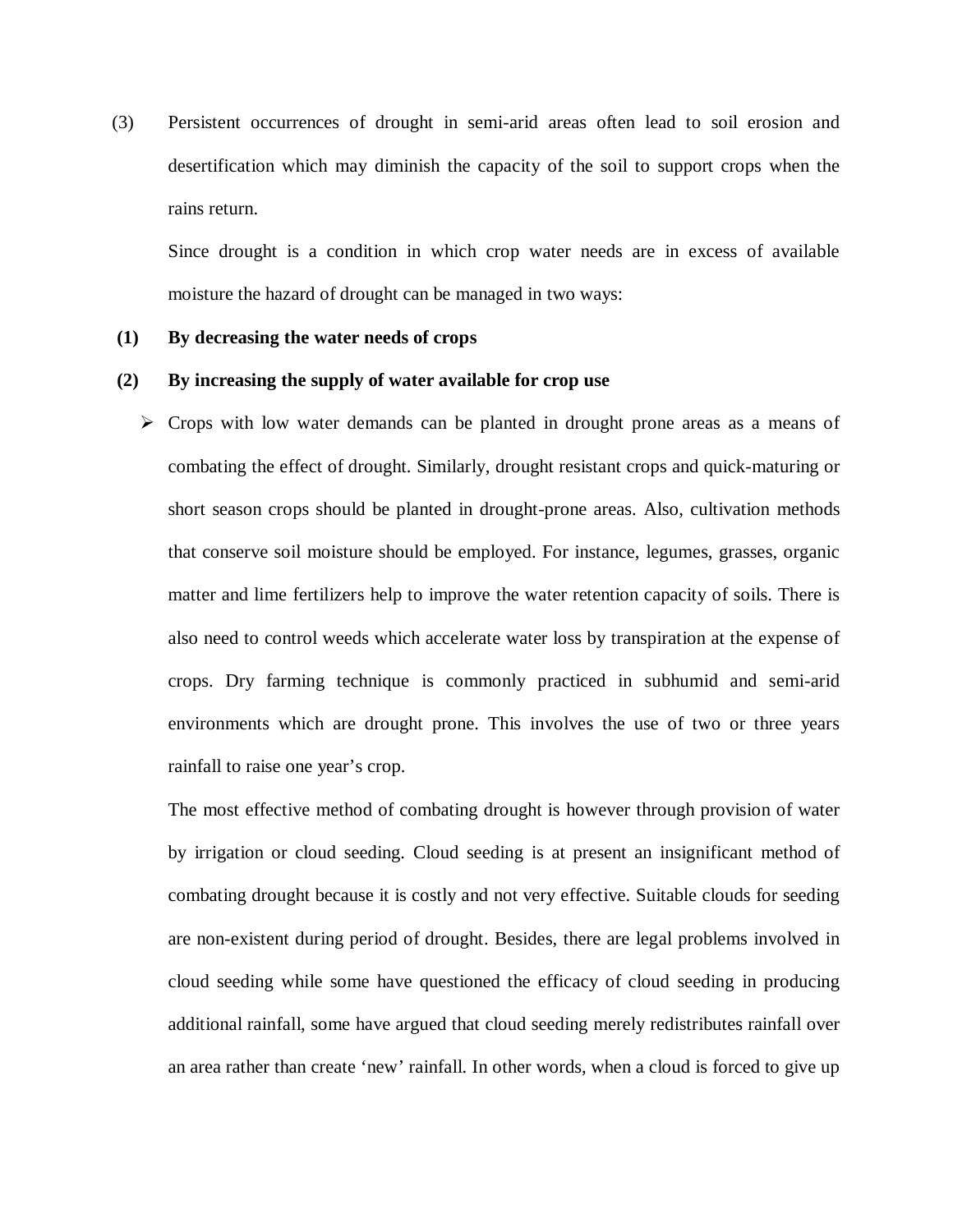its moisture through seeding over an area, it is the area downwind of the target area that will be robbed of the rain that would have fallen on it if the cloud had remained unseeded.

In contrast, irrigation is a more common and effective method of combating the problem of drought world wide. In arid areas, agriculture is made possible by means of irrigation. In semiarid and subhumid areas, the application of irrigation water helps to increase crop yield and avert crop failure as well as make possible the cultivation of a greater variety of crops.

## **DESERTIFICATION**

Desertification is the degradation of land in arid and semi-arid and dry sub-humid areas resulting from various climatic variations, but primarily from human activities. Current desertification is taking place much faster worldwide than historically and usually arises from the demands of increased populations that settle on the land in order to grow crops and graze animals. A major impact of desertification is biodiversity loss and loss of productive capacity. Deserts-like properties include high air temperatures, low humidity, high evapotranspiration, low

soil moisture content, low cloudiness or persistent clear sky conditions e.t.c.

The observable indicators of desertification are

- The disappearance or permanent degradation of the vegetation;
- $\bullet$  soil erosion by wind;
- dune formation or reactivation;
- $\triangleleft$  desiccation of the soil profile;
- $\triangleleft$  lowering of the ground water table.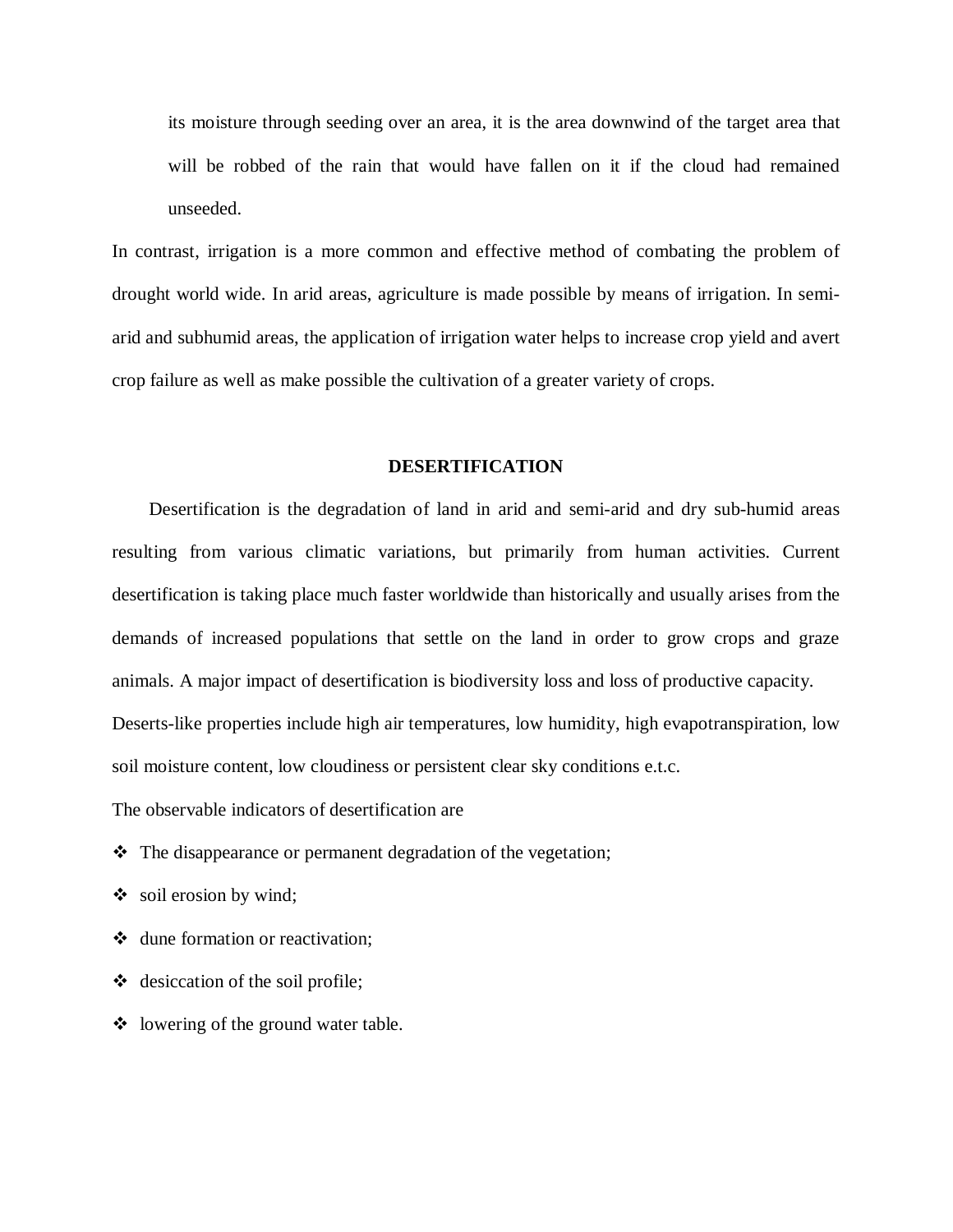#### **CAUSES OF DESERTIFICATION**

Desertification is induced by several factors, primarily anthropogenic. The primary reason for desertification is drought but can be helped by overgrazing, overcultivation, incorrect irrigation methods. It is a common misconception that drought by themselves causes desertification while drought is a contributing factor the root causes are all related to man's exploitation of the environment. Droughts are common in arid and semi-arid lands. Well managed lands can recover from drought when the rain returns, continued land abuse during drought however increases land degradation.

- **(1) Natural causes of desertification: -** The natural causes of desertification include poor physical condition of soil, vegetation, topography and as well as inherent extreme climatic variability as evidence in periodic drought. Climate variation is perhaps the most important cause of desertification and drought in the dry land of Nigeria. Some arid and semi-arid land can support crops but additional pressure from greater populations or decrease in rainfall can lead to the few plant present disappearing the soil becomes exposed to wind causing soil particles to be deposited else where. The top layer becomes eroded with the removal of shade, rate of evaporation increasing and salt becomes drawn up to the surface this increases soil salinity which inhibit plant growth, the loss of plant causes less moisture to be retained in the area which may change the climate pattern leading to lower rainfall.
- **(2) Wood extraction for fuel and consumption (deforestation): -** Without alternative sources of energy, the demand for fuel wood has been on steady increase by the increasing population and rapid organization; despite the existing felling of trees policy in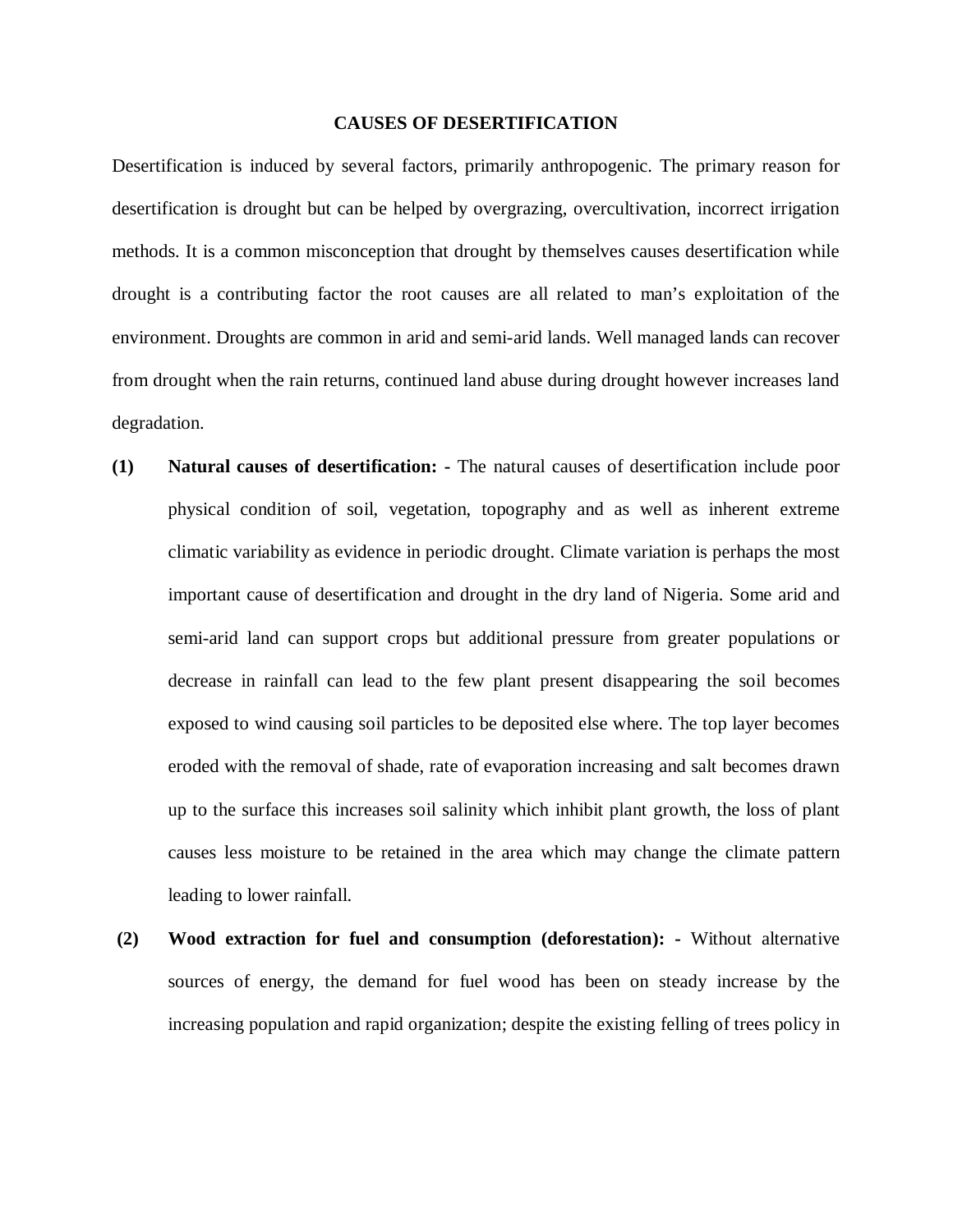the various states. In addition, wood is also exploited for building, art and craft in this environment. Forest depletion is the major agent of desertification in Nigeria.

- **(3) Bush Burning: -** It is an agent in the process of deforestation. Owing to the low relative humidity of the semi-arid zone coupled with dry harmattan wind, there is always a high incidence of bush fires every dry season. The occurrence of fire, within the zone can be attributed to: -
- (i) Bush Burning by villagers during land clearing for agriculture.
- (ii) Hunters in search of game, set fire unto the vegetation.
- (iii) Cattle herdsmen who set fire to dry grass to stimulate growth of dominant grass.
- **(4) Grazing: -** Increased population and livestock pressure on marginal lands has accelerated desertification. In some areas, nomads moving to less arid areas disrupt the local ecosystem and increase the rate of erosion on the land. Nomads typically try to escape the desert, but because of their land use practices, they are bringing the desert with them.
- **(5) Cultivation of marginal land: -** Cultivation of marginal areas is one of the causes of desertification. In periods of higher than normal rainfall, people tend to extend farming activities into the marginal area. When the years of plenty are followed by dry years, exposed land with very little vegetal cover is at the mercy of the winds. The fine clays and silts are carried away as dust, and the sand drifts into dunes. The effect of this could be irreversible except through carefully planned rehabilitation programme.
- **(6) Poverty: -** Perhaps the most important and often neglected cause of desertification is poverty. Although, statistical data are hard to come-by, evidence seems to suggest that the vast majority of the inhabitants of the dry lands of Nigeria live below the poverty level. To a large extent, they depend heavily on the natural resources of Nigeria. The dry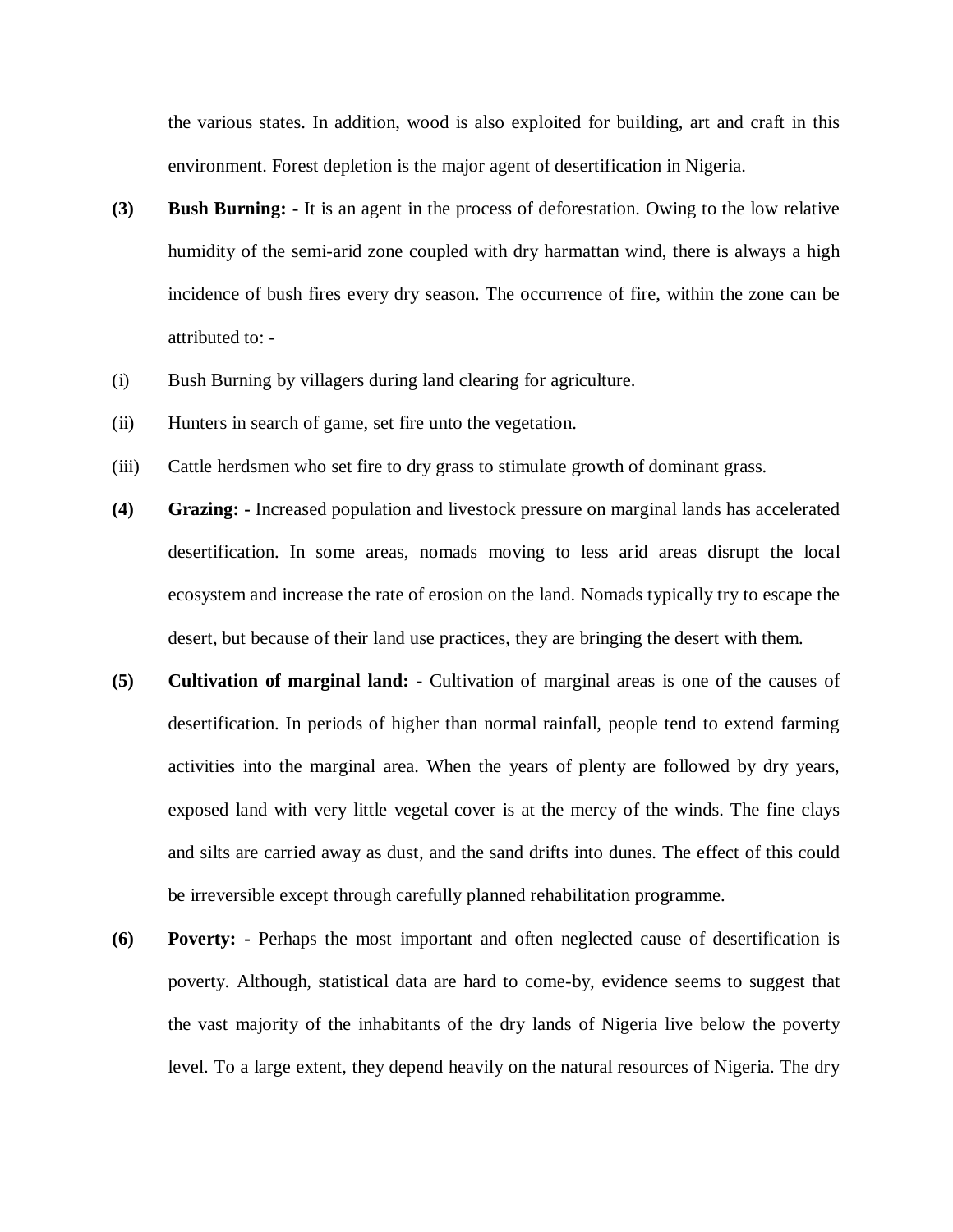land of Nigeria is the least developed in terms of the ability to meet basic needs. Per capital income is not only low, but the population on growth rate is high, morbidity and mortality rates are high, medical services are lacking and food security is not guaranteed. Therefore over stocking, over-grazing, cultivation of marginal land are seen as possible responses to a harsh and inhospitable environment and poverty. For any conservation measure to be successful in this environment, it must address the issue of poverty squarely.

# **MITIGATION MEASURES TO COMBAT DESERTIFICATION IN NIGERIA**

The Federal Government of Nigeria within the overall frame work of protecting the Nigeria environment has given attention to the twin environmental problems of drought and desertification. Some of the measures are: -

- **(1) National policy on the environment: -** This includes: -
- (i) Development of a national programme to combat desertification and mitigate the effects drought towards the implementation of the Convention to Combat Desertification (CCD) in Nigeria.
- (ii) Integrating public awareness and education on causes and dangers associated with drought and desertification, as well as the constraints of the CCD.
- (iii) Strengthening of national and state institutions involved in drought and desertification control programme.
- (iv) Promoting sustainable agricultural practices and management of water resources including water harvesting and inter-basin transfers.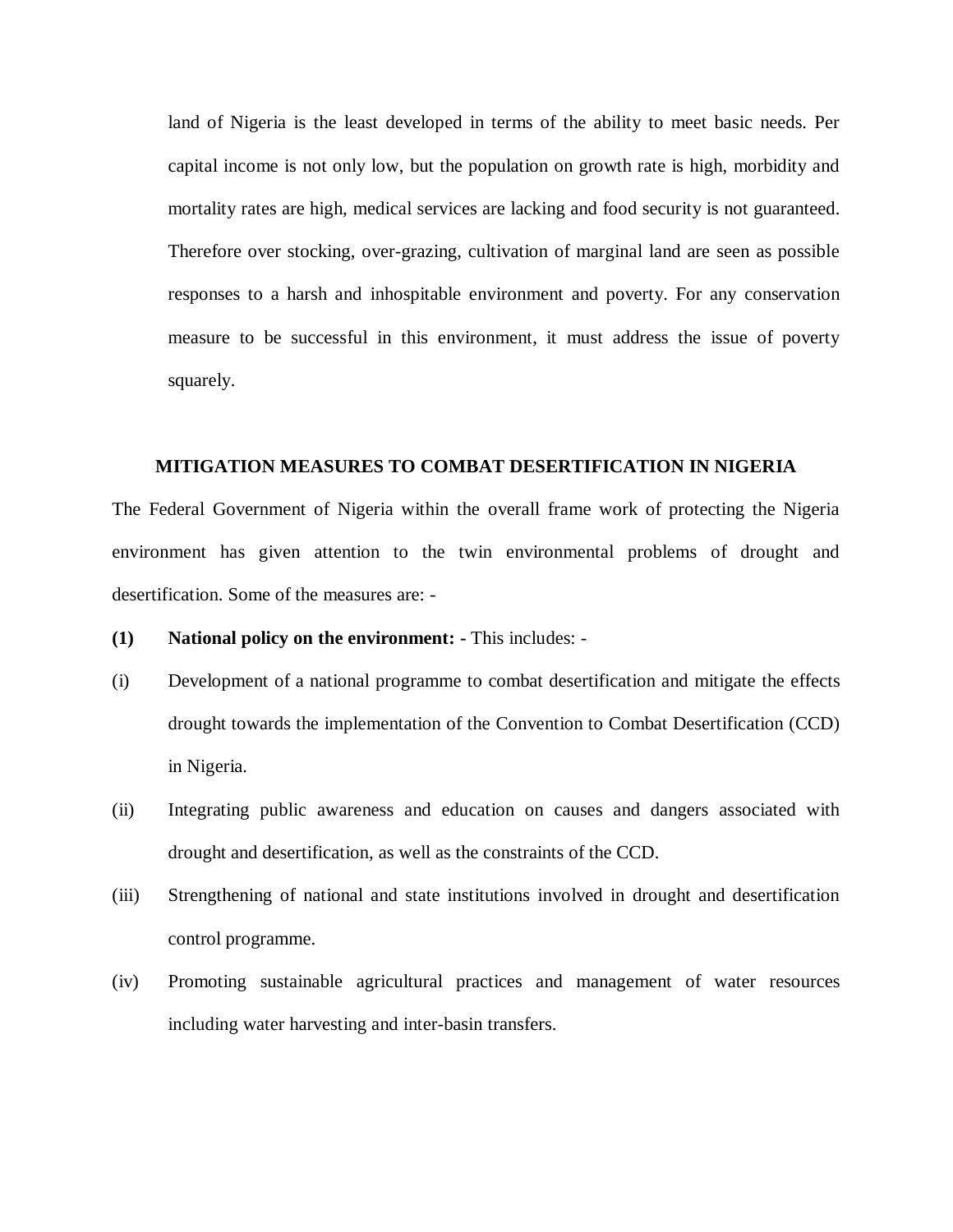- (v) Encouraging individual and community participation in viable afforestation and reforestation programmes.
- (vi) Establishing drought early warning systems.
- **(2) Institutional and legislative frame work: -** The establishment of FEPA by Decree number 58 of 1988 was probably the most far reaching initiative undertaken by the Federal Government of Nigeria for the purpose of addressing environmental problems (drought and desertification inclusive) and protecting the Nigerian Environment.
- **(3) Management of water resources: -** Towards promoting sustainable utilization of water resources in the dry lands, Nigeria established River Basin Development Authorities under the supervision of the Federal Ministry of Water Resources. They are actively involved in the development of water resources particularly for irrigation. The effort includes damming and diversion of rivers and in some areas exploiting under ground water. They are also involved in the improvement of community water supply and provision of watering point in range land.
- **(4) Forestry programme: -** An Arid zone afforestation project was instituted by the Federal Government in 1976 to tackle the problems of desertification over 10 million seedlings were raised annually between 1978 and 1984. Other forestry programme embarked upon by the Federal Government include: - Land use policy, mass tree planting campaign, prevention of bush fire e.t.c.
- **(5) Agricultural Development Programme (ADP): -** The Federal Government of Nigeria with World Bank assistance has expanded resources to establish Agricultural Development Programme in all the 36 states of the federation and the federal capital territory. The ADPs operate the training and visit system of unified extension system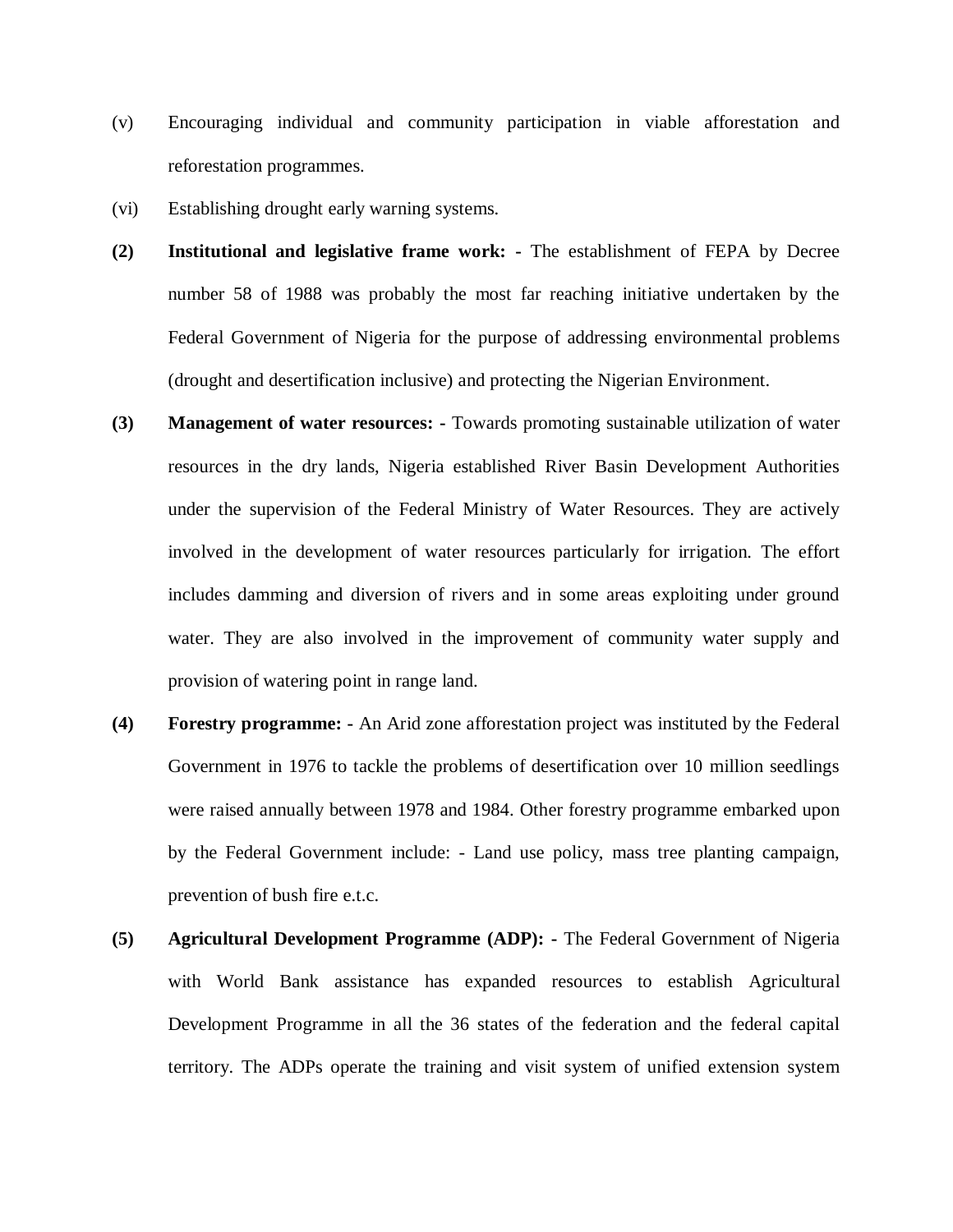covering the areas of crop production and protection, livestock production and animal health, fisheries, agro-forestry and gender related issues in agriculture popularly referred to as women in agriculture.

**(6) Integrated programme targeted at poverty alleviation: -** The Federal Government of Nigeria realized that poverty alleviation is a major weapon for combating desertification. Consequently, a number of poverty alleviation programmes have been put in place. Notable amongst these are the North-East Arid Zone Development Programme (NEAZDP), Katasina State Agricultural and Community Development Project (KSACDP). The NEAZDP funded by the Federal Government of Nigeria with Europe Union (EU) assistance commenced in February 1990 with the main objective of motivating and assisting the rural population to improve their standard of living through proper resource use and management. The programme covers an area of about 25,000  $km<sup>2</sup>$  in the extreme Northern part of Yobe State. Rainfall in the area, which occurs between July and Sept. is extremely unreliable in amount and distribution (less than 300 mm).

#### **EFFECT OF DROUGHT AND DESERTIFICATION**

#### **(A) Effect of Drought on Natural Resources**

In a predominantly agricultural country such as Nigeria, the most important natural resources are the land (soil and climate), tree vegetation, animals (wildlife and domestic livestock) and water.

#### **(I) Effect on food production (land)**

Droughts have effects on the available natural resources of the affected region in Nigeria. Drought occurred between 1972 – 1974 and 1982 – 1984 in Nigeria. The most important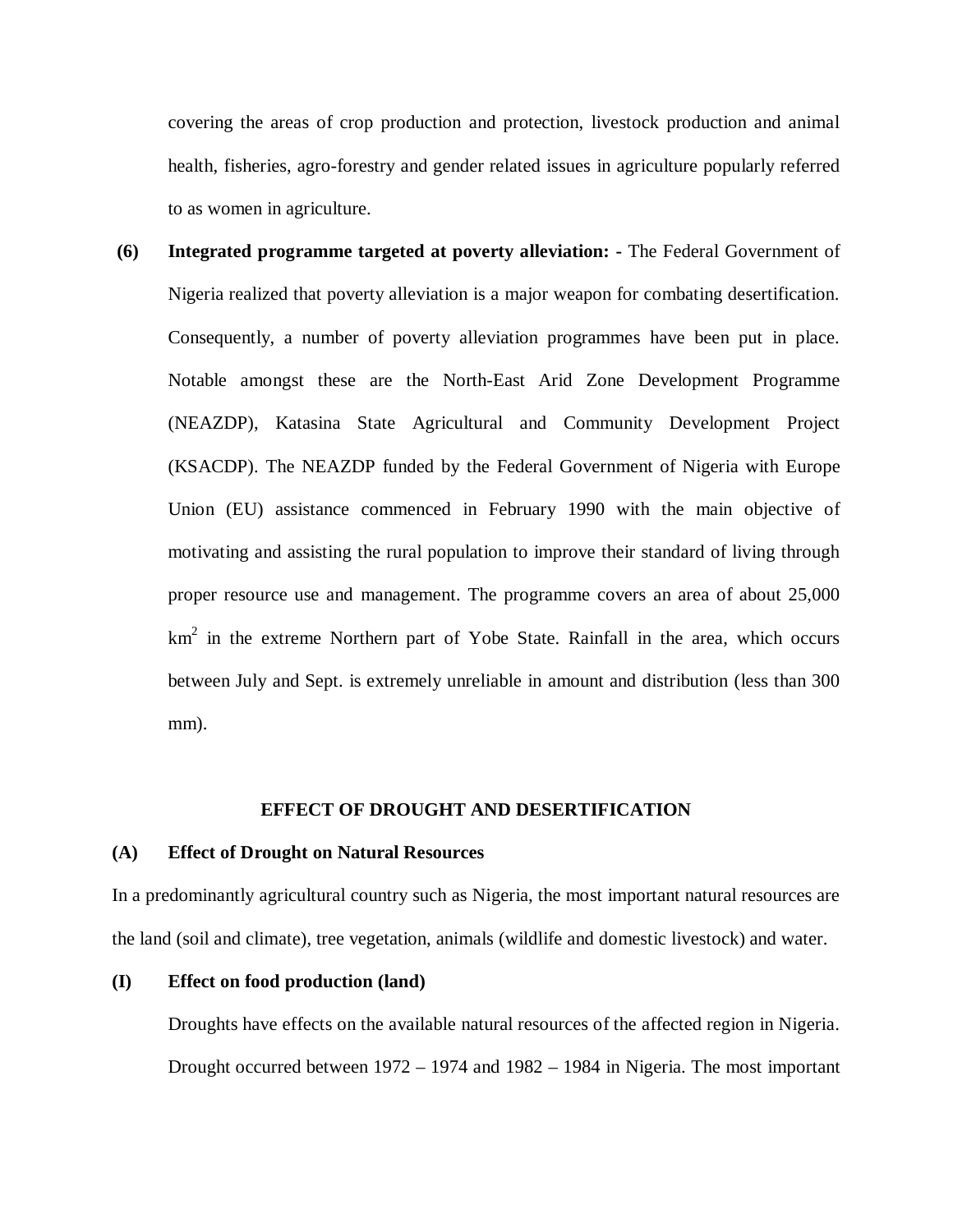and long lasting effects is the progressive deterioration of land quality. The extensive disintegration of the soil, expansive erosion by short rainstorms, leaching of the meagre nutrients are aggravated by the steady build up of sand dunes which reduce productivity of the land to a barest minimum. The very high wind velocities, extreme temperatures (exceeding  $30^{\circ}$ c) and humidity induce the onset of desiccation which progressively reduces the vigour of plant and animal life. The low and variable rainfall 500 – 650 mm annually and the deep and shallow water table drastically reduce the length of the growing season. This invariably results in poor agricultural yields and widespread crop failures.

#### **(II) Effects on livestock resources**

The droughts in Nigeria have had severe adverse effect on the livestock resources. Drought invariably eliminates food and water sources for livestock. Indeed the competition between humans and livestock becomes intensified and the latter is frequently the looser. Under the nomadic pastoral system of the traditional livestock economy, starving animals must travel great distances on the hoof in search of food and water. Mass deaths of livestock are, therefore, not uncommon.

#### **(III) Effects on tree vegetation**

The effect of drought on tree vegetation depends on the severity and on the structure of existing vegetation. Generally the tree vegetation in the Sahel is sparse and highly vulnerable to human action either by wood cutting for fuel or grazing of livestock. During drought, desiccation causes severe depletion of the conventional food and water sources for man and animals alike. There is thus a widespread resort to natural woodland vegetation in search of food and water for man and fodder for livestock. These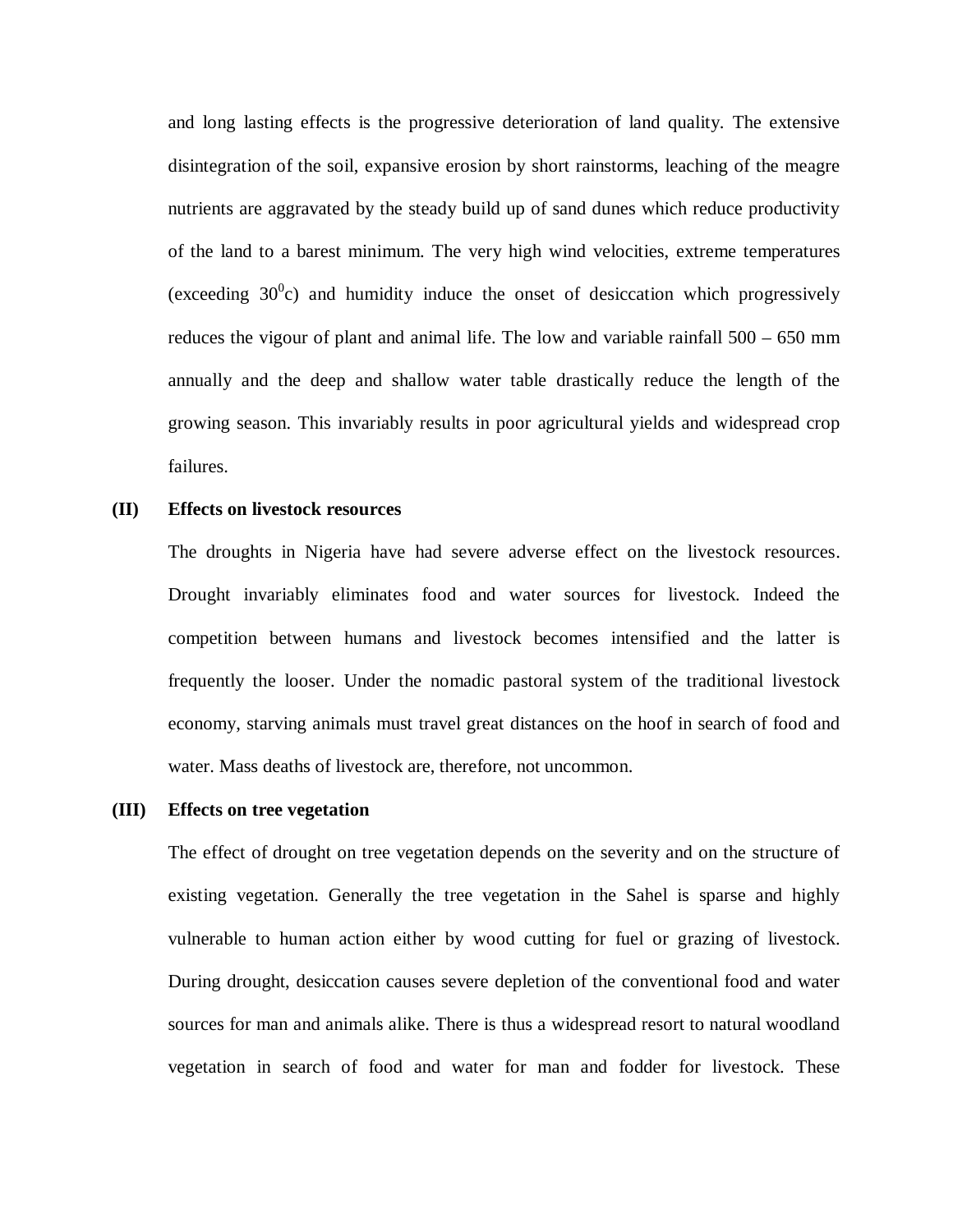interventions which remove the tree vegetation, eliminate soil cover and with subsequent (post drought) rains, initiate extensive sheet and wind erosion. Sand dunes may build up where tree vegetation has been removed. This severely reduces the ability of the site to revegetate, creating desert-like condition.

## **(IV) Effects on water supplies**

Drought is normally characterized by very short and few rains. There is thus minimal recharge of the ground water reservoirs artesian wells. Absence of tree vegetation accelerates surface runoff of precipitation and reduces the proportion eventually percolating to reach underground water reserves. Given the increasing demand for water by man and animals, long periods of drought severely deplete water reserves and may reduce supplies to dangerous low levels that may preclude their access to animals. It is also observed that accelerated surface run-off induced by drought affected soils, reduces water quality and increases the cost of water use.

# **(B) Socio-economic aspects**

Acute food and water deficits have accompanied every drought in Nigeria. The deficits contributed in large measure to the large spread of famine, hunger, malnutrition and undernutrition of large sections of the local populations as well as those of neighbouring states. These effects are also at the root of the generally poor health and the low productivity of the local people.

Food deficits also cause spiraling of prices in the economy. The consumer price index for food in Nigeria rose by approximately 74% in four years. In all the states affected by drought in 1972 – 1974 prices of basic food stuffs such as guinea corn, millet and rice, soared to unprecedented levels and persisted for longer periods especially along the